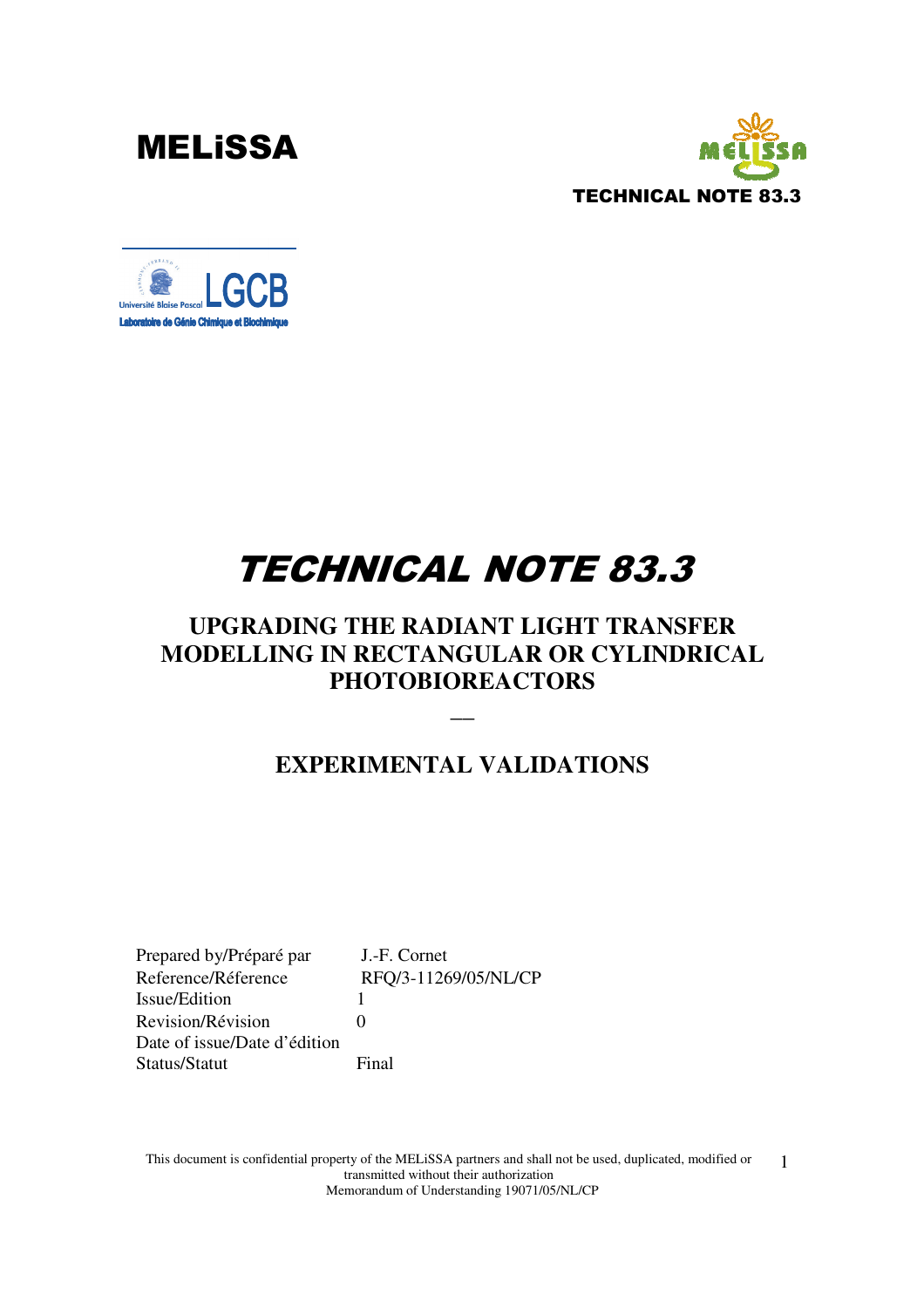



#### APPROVAL

| Title | Upgrading                                              |  | the radiant light transfer Issue |  | 1   Revision   0 |  |
|-------|--------------------------------------------------------|--|----------------------------------|--|------------------|--|
| Titre | modelling in rectangular or cylindrical <i>Edition</i> |  |                                  |  | Révision         |  |
|       | photobioreactors – Experimental validations            |  |                                  |  |                  |  |

| Author | J.-F. Cornet | Date | <b>July 2007</b> |
|--------|--------------|------|------------------|
| Auteur |              | Date |                  |

| Approved by         | Date |  |
|---------------------|------|--|
| <i>Approuvé par</i> | Date |  |

#### CHANGE LOG

| Issue/ <i>Edition</i> | Revision/Révision | Status/Statut | Date/Date |
|-----------------------|-------------------|---------------|-----------|
|                       |                   |               |           |
|                       |                   |               |           |
|                       |                   |               |           |

#### Distribution List

| Name/Nom | Company/Société | Quantity/Quantité |
|----------|-----------------|-------------------|
|          |                 |                   |
|          |                 |                   |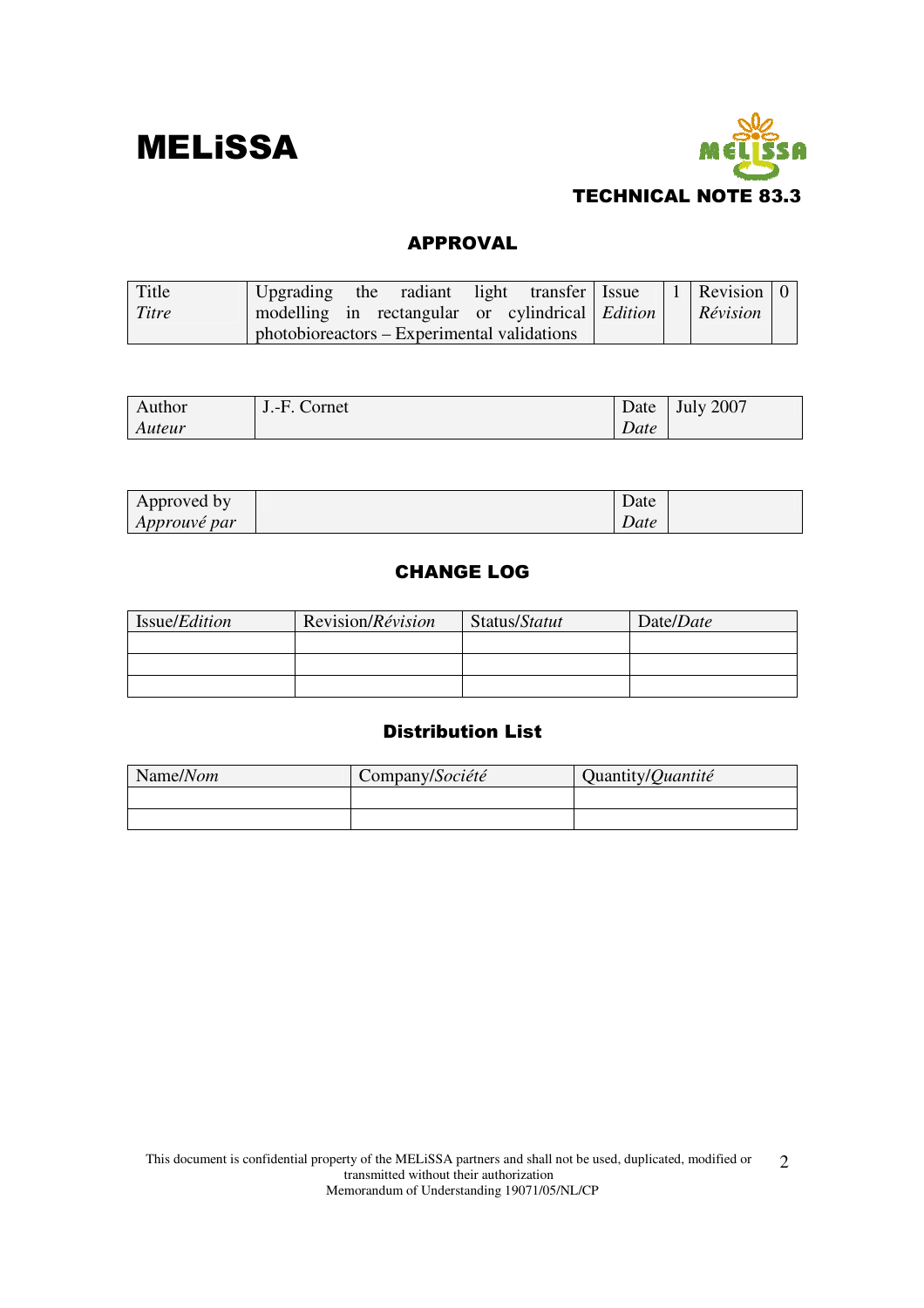

#### TABLE OF CONTENT

| 3. Validation of Optical and Radiative Properties for Rhodospirillum rubrum and        |
|----------------------------------------------------------------------------------------|
|                                                                                        |
|                                                                                        |
| 3.2. Experimental Validation of Radiative Properties from True Transmittance           |
|                                                                                        |
|                                                                                        |
|                                                                                        |
| 4. Comparison between Different Assumptions Using Radiative Properties and Solving     |
|                                                                                        |
| 5. Radiative Properties for Rhodospirillum rubrum and Arthrospira platensis in General |
|                                                                                        |
| 5.1. Results and Limits for the Conditions Involved in this Study 17                   |
|                                                                                        |
|                                                                                        |
|                                                                                        |
|                                                                                        |
|                                                                                        |
|                                                                                        |
|                                                                                        |
|                                                                                        |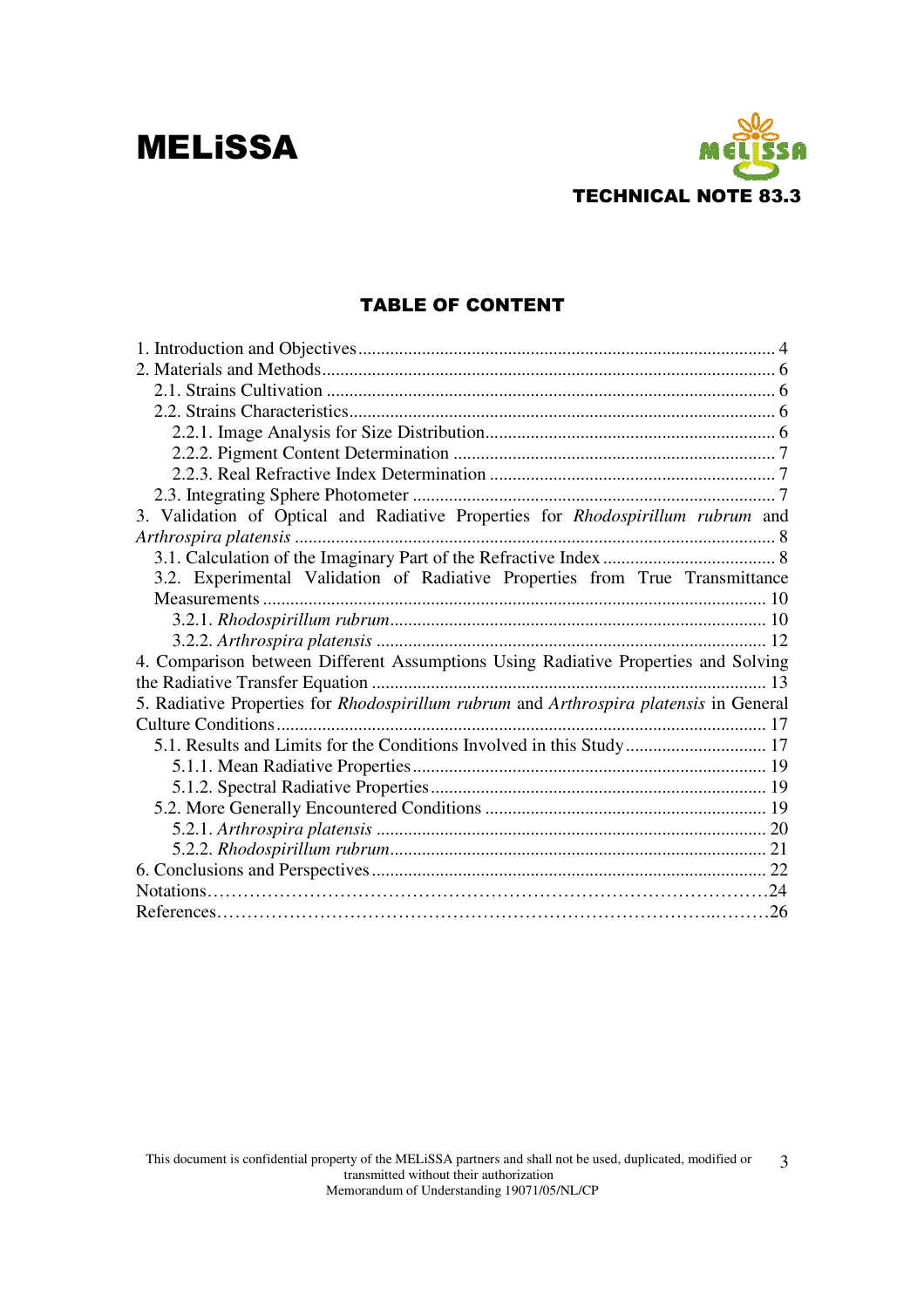

### **1. Introduction and Objectives**

As explained in the previous technical note (TN 83.2 – Cornet *et al*., 2006), the models developed in LGCB for the CII kinetic behaviour during the PhD thesis of Lidia Favier (TN 55.1 – Cornet *et al*., 2005) are considered today to be rather qualitative (even if they have a correct structure and an intrinsic coherence) and not sufficiently robust and predictive in regard to the high complexity of the reactor stability when cultivating *Rs. rubrum* in continuous mode (Cornet *et al*., 2003). Consequently, they cannot be used with confidence in the simulation, the design or the predictive control of the CII in the MELiSSA project. These important tasks require indeed to be able to calculate the two critical residence times defining the operating engineering domain for stable cultures with the highest productivity, in relation to the incident hemispherical light flux  $q_0$  and (probably) the hydrodynamics (Cornet *et al*., 2003 and TN 55.1). This will be feasible only if three successive steps may be overcome, that is:

- improving the radiant light transfer description inside rectangular or cylindrical reactor geometries;
- improving the kinetic and stoichiometric coupling with the radiation field, using if possible a predictive method as provided by the linear thermodynamics of irreversible processes;
- improving finally the understanding of the coupling between the hydrodynamics and the metabolic activity of *Rs. rubrum* in short residence time dark zones.

If these two last points represent a considerable amount of work (to plan in the future), the former was performed in LGCB during the last years and was retained as the main objective of the companion technical notes 83.2 and 83.3. In TN 83.2 (Cornet *et al*., 2006), the theoretical analysis of the light transfer problem inside photobioreactors (PBR) of any geometry has been led and up-graded, and important results have been reported as long as the one-dimensional assumption be applicable in solving the radiative transfer equation (RTE). Particularly, a general method enabling to calculate the optical and radiative properties of micro-organisms (absorption and scattering coefficients with the phase function), only from basic information such as their shape, their size distribution and their pigment content has been presented. Different methods have been then envisaged to solve the RTE, examining both analytical approximated generalised twoflux methods and full numerical methods of different orders, the highest leading to a (supposed) exact reference solution. Finally, these results were used to discuss the validity of the assumption using mean coefficients in place of rigorous averaging of each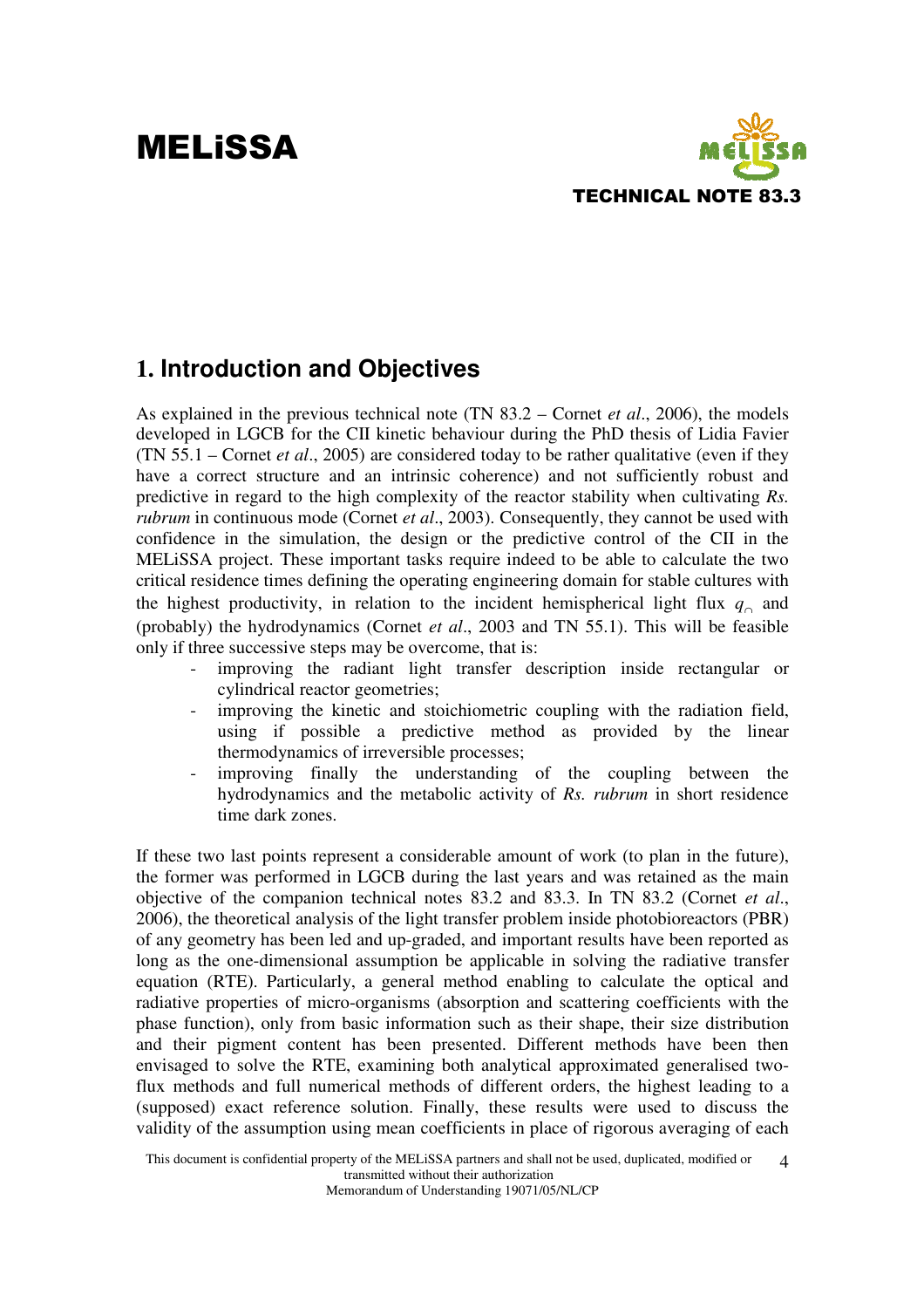

spectral coefficient in the determination of fields of irradiances or local volumetric rates of radiant energy absorbed (LVREA). These quantities are of prior importance in formulating the kinetic and/or stoichiometric coupling (by a predictive thermodynamics approach) in the framework of the royal route toward PBR modelling proposed in LGCB. As a consequence, the calculation of the radiation field inside a PBR is now became a completely predictive problem, both in rectangular or curvilinear systems of coordinates. This means that, if the basic characteristics of any micro-organism are known, it is possible, from the knowledge of the boundary conditions, to accede to the irradiance or the LVREA fields inside the reactor *a priori*, without any other experimental parameter or determination.

Evidently, all the theoretical developments presented in TN 83.2 needs to be experimentally verified before claiming that we have definitively solved the light transfer problems for the MELiSSA purposes, and it is indeed, the aim of this technical note. More precisely, the initial work package foreseen in this TN 83.3 was focussed on the CII and *Rs. rubrum* experimental validations only. The task involved both an *ex situ* validation of the radiative properties for *Rs. rubrum* using an integrating sphere photometer, and an *in situ* validation of the radiation field inside a cylindrical vessel after developing a new experimental sensor device. Unfortunately, because Jérémy Deremetz left our lab during his PhD thesis, the second part of the work fell down. As a consequence, the new objectives of this TN were limited to *ex situ* experimental validations with the integrating sphere photometer, but including also *Arthrospira platensis* (CIVa) as an important micro-organism for the MELiSSA project. Besides, because the optical bench with the integrating sphere which has been developed in our lab as a prototype still presents today an electronic problem when working near its limit of sensitivity (transmittances close to 1), it revealed impossible to validate the optical properties of each micro-organism using a single scattering measurement as it should be (Tien and Drolen, 1987). Finally, the two main objectives of the present technical note can then be summarised as follows:

 i) From measurements of true transmittances in multiple scattering with integrating sphere photometer and using a high accuracy numerical method for solving the RTE, the calculation method proposed (TN 83.2) for optical and radiative properties for the two considered micro-organisms will be experimentally validated for some significant wavelengths in the PAR (photosynthetically active radiation). Clearly, this validation in multiple scattering conditions (which cannot avoid treating the radiative transfer problem in the transmittance prediction) is only pertinent if the method used for solving the RTE can be proved as quasi-exact. Fortunately, even if it is out of the scope of this TN, the proof that the highest order d-S96 differential ordinates method provides rigorous solutions for the RTE has been established elsewhere (Cornet, 2007).

 ii) In the same manner and from true transmittance measurements for characteristic wavelengths, a comparison of the different assumptions in solving the RTE will be performed, as a validation of the theoretical presentation of this problem (TN 83.2, part 3). First, using rigorous calculations for the radiative properties of the cells (i.e.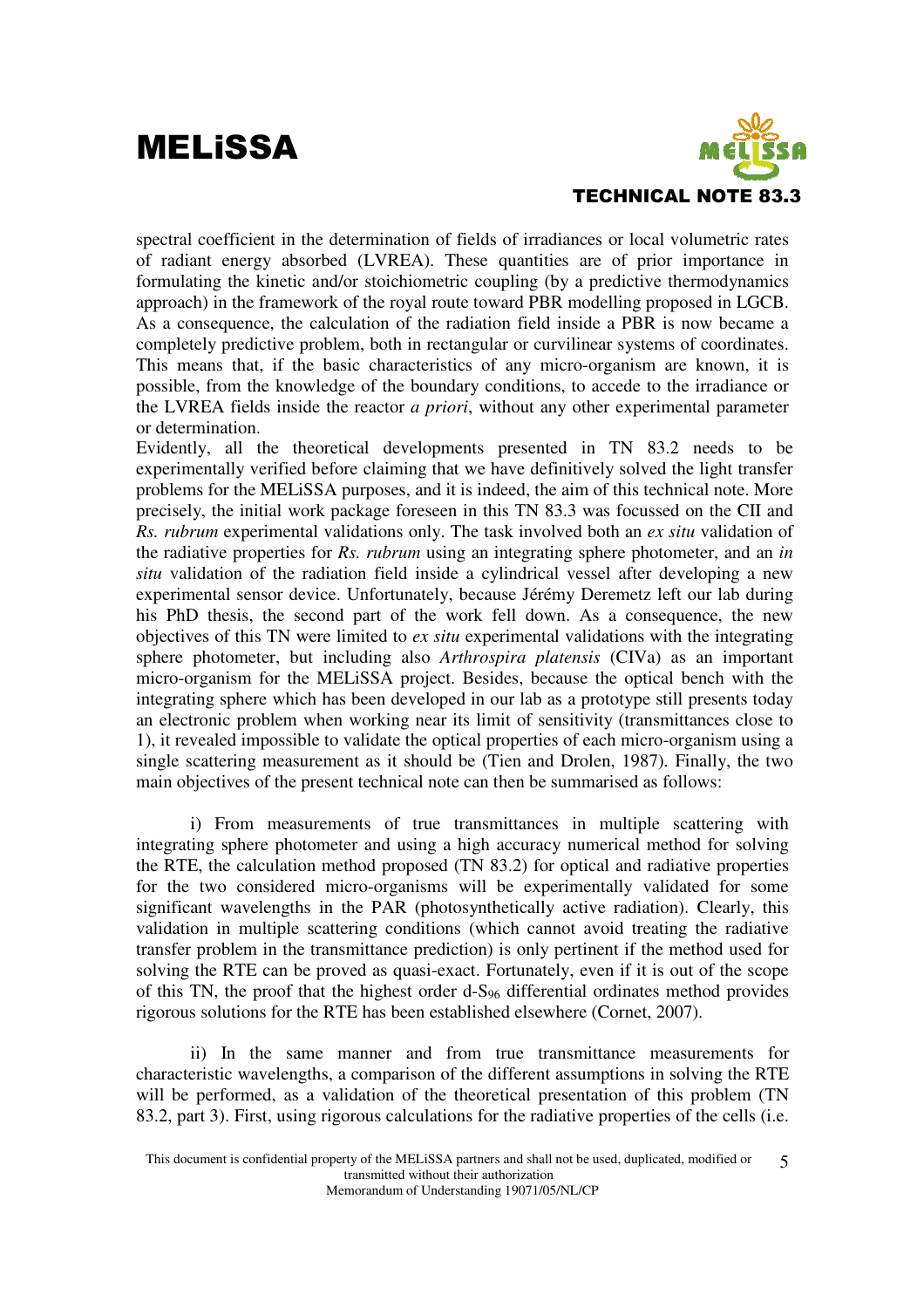

using a cylinder as model for the shape), the order of the  $d-S_N$  method will be discussed (comparing respectively d-S<sub>96</sub>, d-S<sub>32</sub> and d-S<sub>2</sub> or two-flux methods). Second, the same analysis will be conducted but using radiative properties calculated from the volume equivalent sphere for the cells as it is currently done in the literature.

After these experimental validations and a discussion about the choice of the best method suited for a given application (for the CII and the CIVa compartments), a last part will be devoted to a presentation of the important work of computation which is needed if we want to establish a complete MELiSSA bank of radiative properties for *A. platensis* and *Rs. rubrum* in a wide range of experimental conditions (i.e. taking into account the related important composition changes of the biomass as EPS, PHB and pigments contents,…).

### **2. Materials and Methods**

#### **2.1. Strains Cultivation**

*Arthrospira platensis* PCC 8005 and *Rhodospirillum rubrum* ATCC 25903 were subcultured in Erlenmeyer flasks (500 mL) put in an agitated water bath at controlled temperature (30°C). The light was provided by 4 fluorescent lamps giving roughly an incident light flux of  $5\text{-}7 \text{ W.m}^2$  (PAR). This low incident light flux enables to consider a negligible amount of EPS and PHB respectively for *A. platensis* (only active biomass) and *Rs. rubrum* in the biomass composition for the determination of optical characteristics.

For *A. platensis*, the medium used was the classical Zarrouk medium modified by Cogne *et al*. (2003). For *Rs. rubrum*, the medium defined as in the PhD thesis of Lidia Favier-Teodorescu (2004) and TN 49.2 (2003) was used, with MOPS as buffer.

#### **2.2. Strains Characteristics**

#### **2.2.1.Image Analysis for Size Distribution**

The size distribution of each micro-organism was determined by image analysis, using a microscope (Olympus BX 41) linked to a CCD camera (Kappa PS 30) and the software Image Pro Plus 4.1 (Media Cybernetics). In all cases, the results demonstrated a lognormal law for the polydisperse distribution of micro-organisms in the form:

$$
n(r) = \frac{1}{\sqrt{2\pi} r \ln(\sigma)} \exp\left[-\frac{(\ln r - \ln \bar{r})^2}{2\ln^2 \sigma}\right] \quad (1)
$$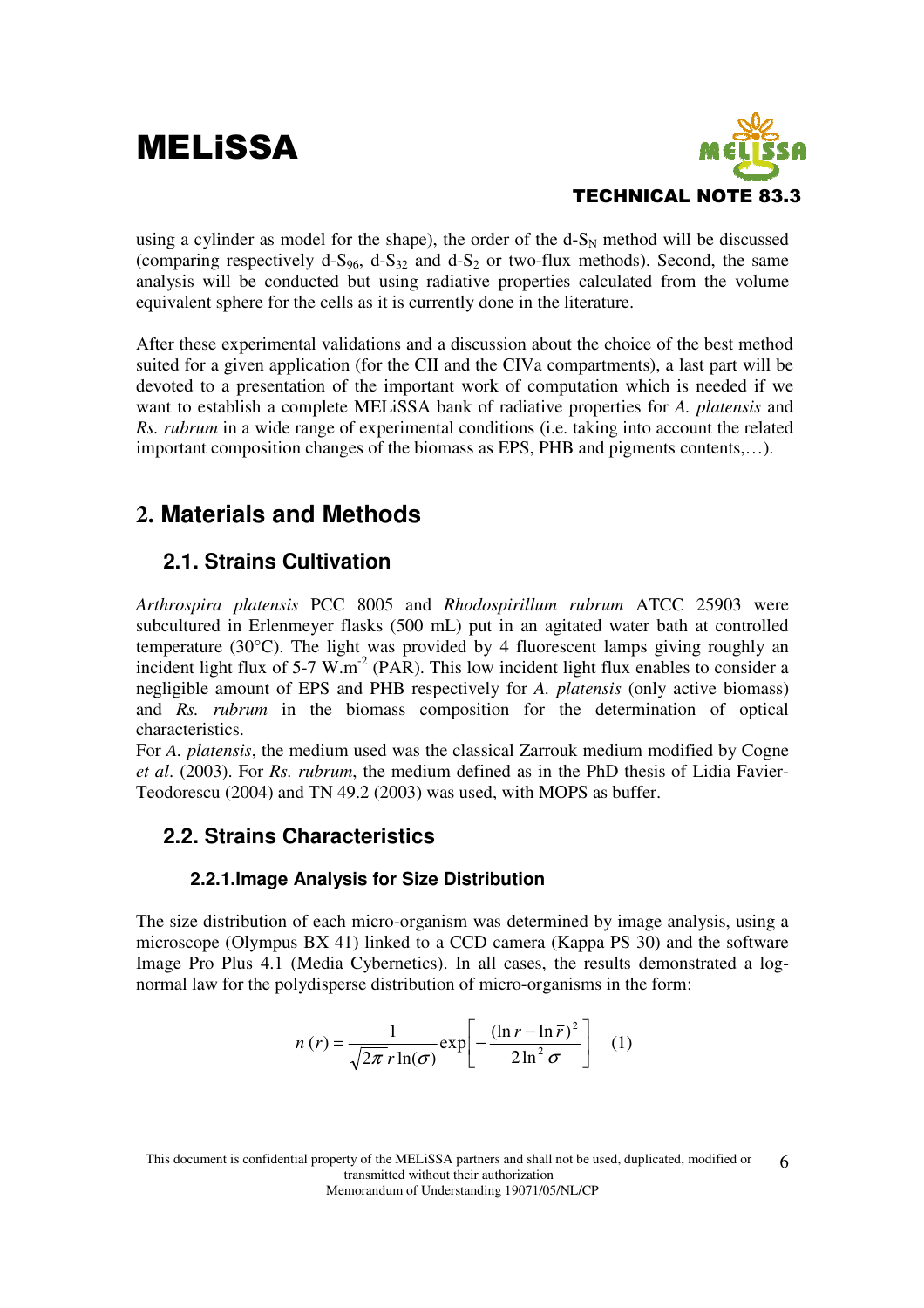

verifying the density equation (24) in TN 83.2, and then characterised by the mean equivalent radius  $\bar{r}$  and the standard deviation  $\sigma$  (see Table 3 in the last part of this document).

The choice of a model shape for each micro-organism was also deduced of such an analysis; clearly, the cylinder was retained for *Rs. rubrum* (a rod) and for *A. platensis* (a spiralled rod with a curvature radius sufficiently high to be considered as a randomly oriented cylinder)

#### **2.2.2.Pigment Content Determination**

For the two micro-organisms, the pigment content was determined spectrophotometrically according to the methods described in the PhD thesis of Lidia Favier-Teodorescu (2004) or in TN 49.2 (2003) for *Rs. rubrum*, and in the PhD Thesis of J-F. Cornet (1992) for *A. platensis*.

#### **2.2.3.Real Refractive Index Determination**

The real part of the refractive index  $n_{\lambda}$  of any micro-organism is a fundamental optical data for the calculation of the radiative properties of the particle. As explained in TN 83.2, it can be considered as constant (or more exactly, the relative refractive index  $n_r = n_\lambda / n_m$  which account for in the calculations may be considered as constant) over the visible domain of wavelengths. If the volume fractions of the main cellular components together with their respective refractive index are known, it is then possible to calculate the mean refractive index of the cells from composition rules as given by eq. (12) in TN 83.2. This predictive method has been applied for *Rs. rubrum* because the main part of experimental information dealing with optical properties in the literature is available for bacteria (Wyatt, 1968, 1970, 1972). At the opposite, because of the lack of data for the cyanobacteria, the refractive index for *A. platensis* was determined experimentally by inverse method (Cornet, 2007), using a transmittance measurement with the integrating sphere photometer (see hereafter) at a non-absorbed wavelength (e.g. at 820 nm in this case).

#### **2.3. Integrating Sphere Photometer**

The optical bench used in this study was mainly composed with a spectrofluorimeter SAFAS Flx, linked to an integrating sphere of 6 inches diameter (the largest commercial size available from Labsphere®) by optical fibres (Figure 1). This combination was possible because of the high energy xenon lamp of the spectrofluorimeter enabling to work with a so high diameter for the integrating sphere (then more accurate), corresponding alone to a light attenuation of five log. This device can measure transmittances, diffuse and specular reflectances of liquid or solid samples.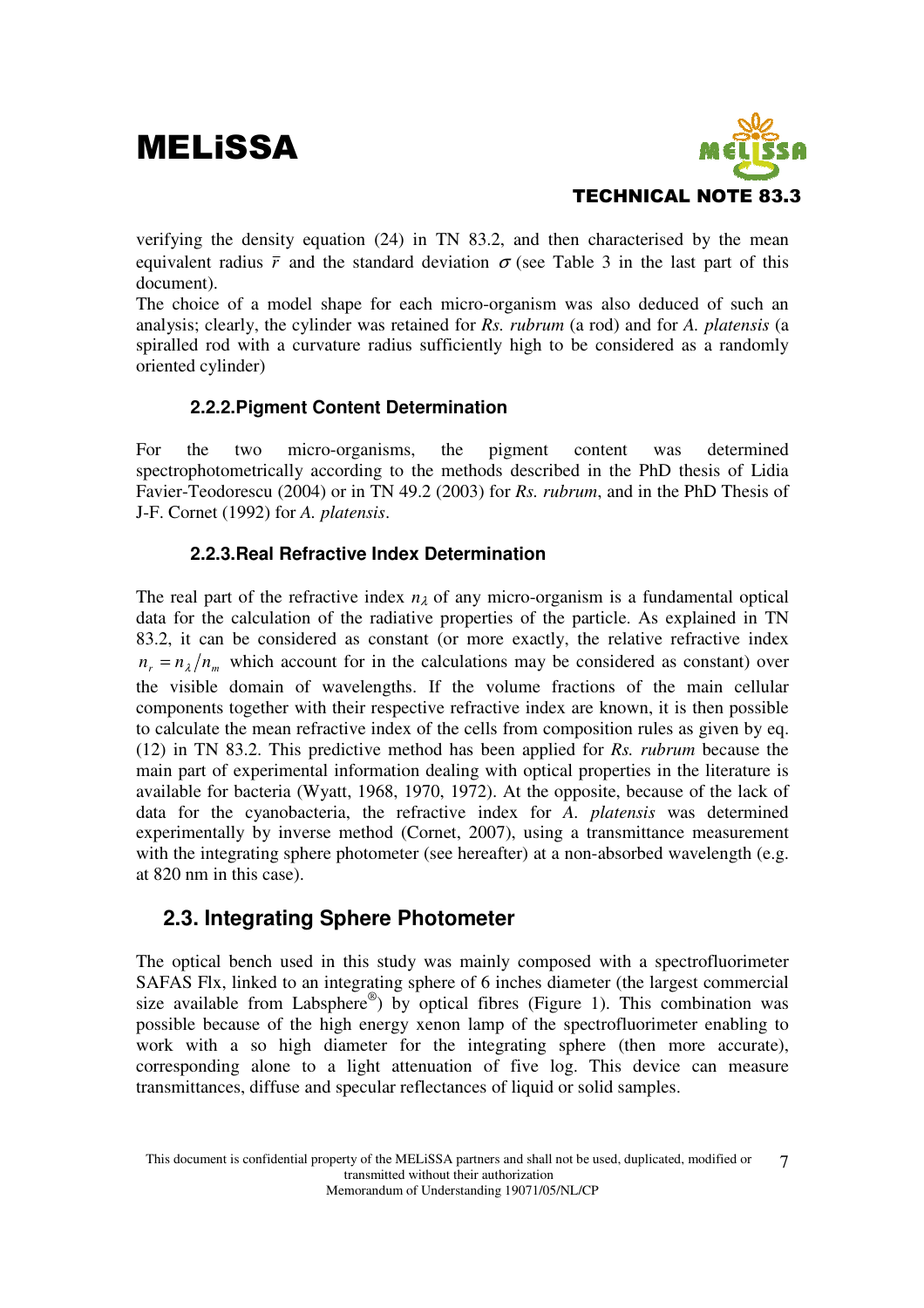

The liquid suspensions are put in special quartz cells of 15 mL total volume with a light path length of 10 mm and with a large width (40 mm) enabling to catch all the photons scattered at the rear of the sample (transmittance measurement).

This optical bench (a prototype) then authorises to measure very accurately (four significant digits except near unity) true transmittances and reflectances with a collimated incidence in the range 280-850 nm. It has been extensively used in this study to measure only transmittances of suspensions for the two considered micro-organisms.



Figure 1: Scheme of the optical bench with a 6 inches integrating sphere of high accuracy: (1) Software interface with computer; (A) RS 232 link; (2) Spectrofluorimeter SAFAS Flx; (B) Optical fibres; (3) Integrating sphere Labsphere<sup>®</sup> (6 inches).

### **3. Validation of Optical and Radiative Properties for Rhodospirillum rubrum and Arthrospira platensis**

#### **3.1. Calculation of the Imaginary Part of the Refractive Index**

The two following Figures (Figure 2 for *Rs. rubrum* and Figure 3 for *A. platensis*) show the calculation of the wavelength dependent imaginary part of the refractive index  $\kappa_{\lambda}$ (part *b* of the Figure) obtained from a convolution of the *in vivo* absorption coefficients of each individual pigment (part *a* of the Figure), as given by the equation (8) in TN 83.2. The data bank of individual *in vivo* spectral absorption coefficients available in LGCB has been built partly from data of the literature (for the main pigments as chlorophylls, phycocyanins and carotenoids used here for *A. platensis* – see Bidigare *et a*l., 1990) and partly from our own data obtained after extraction, separation and *in vivo* corrections (as for the bacteriochlorophyll *a* and special carotenoids of *Rs. rubrum*).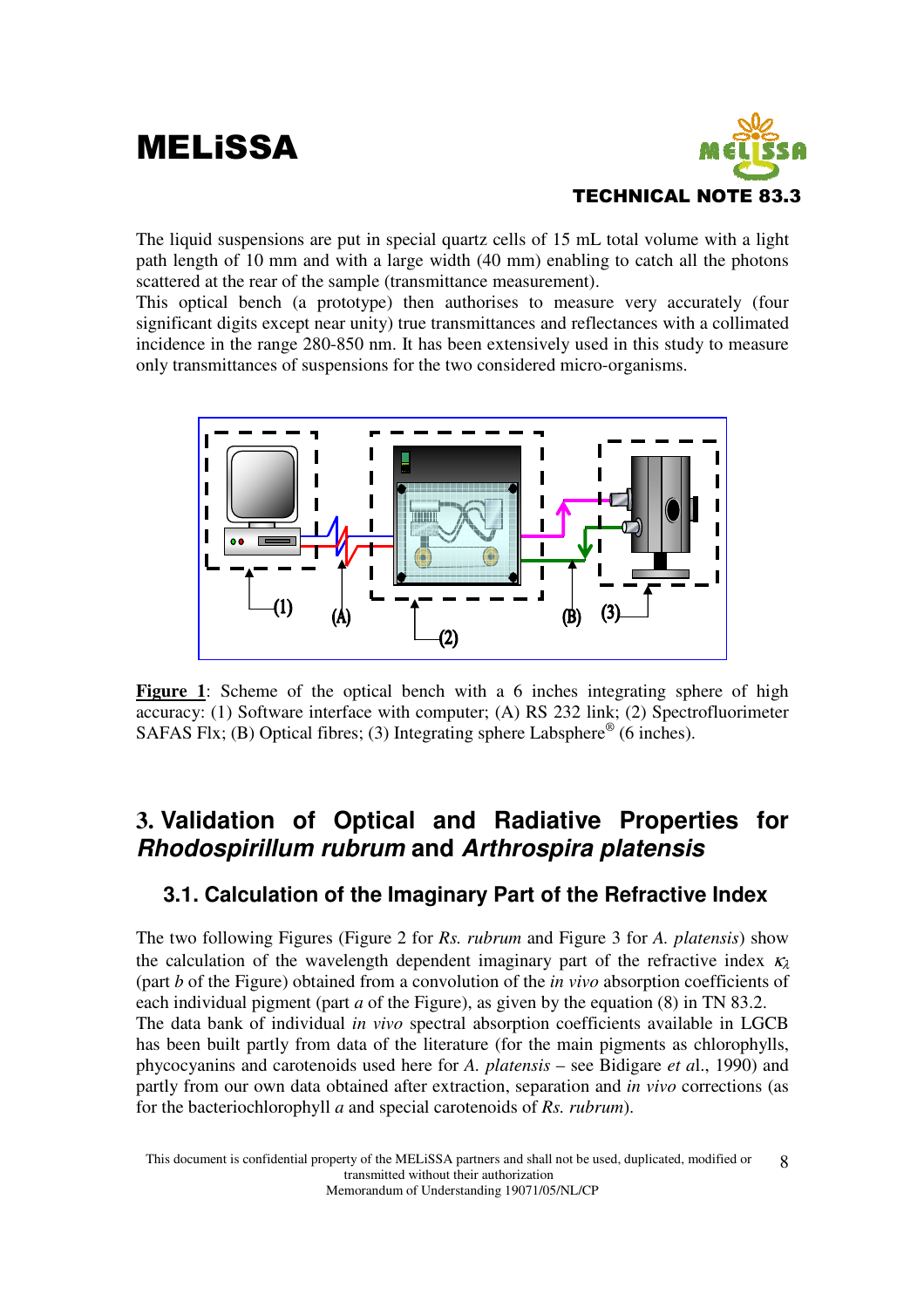



**Figure 2**: Calculation of the imaginary part of the refractive index by convolution  $\kappa_{\lambda}$  (b) for *Rhodospirillum rubrum* from the *in vivo* absorption coefficients of pure pigments **(a)**. The mass contents used are respectively 1.75% for Bacteriochlorophyll *a* (green line), and 0.35% for carotenoids (spirilloxanthin and rhodovibrin, red line).



**Figure 3**: Calculation of the imaginary part of the refractive index by convolution  $\kappa<sub>1</sub>$  (b) for *Arthrospira platensis* from the *in vivo* absorption coefficients of pure pigments **(a)**. The mass contents used are respectively 1.2% for Chlorophyll *a* (green line), 10.5% for phycocyanin (thick blue line), 7% for allophycocyanin (thin blue line) and 0.35% for carotenoids with respectively 0.20% for photosynthetic carotenoids (thick red line) and 0.15% for protecting carotenoids (thin red line).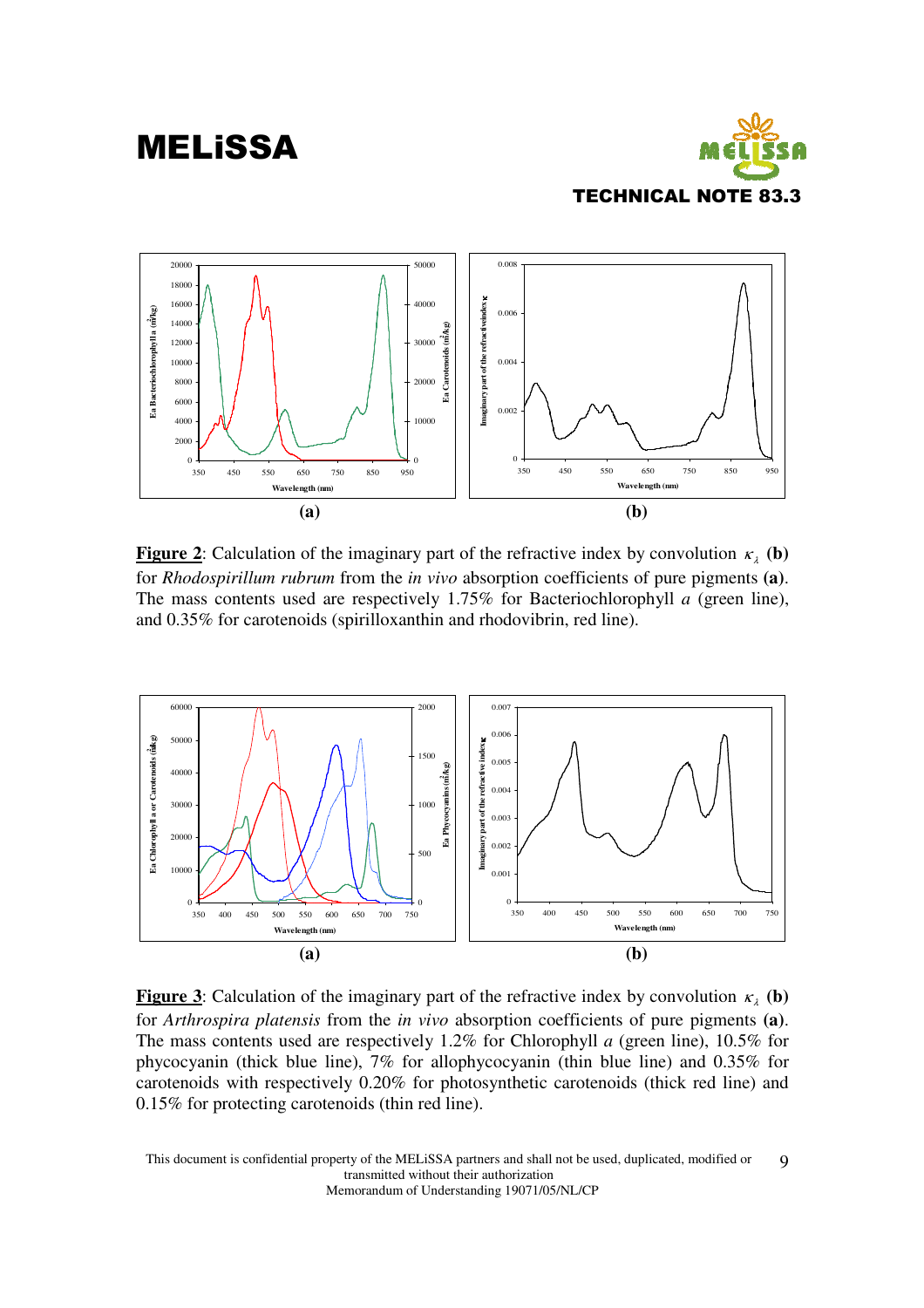

As it can be seen, if a data bank of a wide variety of pure pigments properties is available, it becomes very easy to calculate this important optical intrinsic property of any microorganism, and for any given pigment content in the cells (in this work, the respective percentages indicated in Figures 2 and 3 correspond, as indicated, to the subculture cultivation conditions, i.e. neglecting the EPS and PHB contents, but could be modified in case of different conditions in PBR).

#### **3.2. Experimental Validation of Radiative Properties from True Transmittance Measurements**

The following part of this technical note aims to demonstrate that the theoretical approaches proposed and discussed in the previous TN 83.2 are well suited in calculating the radiative properties of micro-organisms considered as weakly absorbing particles of non-spherical shape. This involves being able to know the size distribution of any microorganism in given culture conditions, to calculate the spectral refractive indexes (optical properties, see above), and to compute for any size parameter the Lorenz-Mie problem (TN 83.2, Cornet *et al*., 2006) leading to the predictive values of the spectral absorption and scattering coefficients and of the phase function. As explained in introduction, because the integrating sphere photometer of the lab does not permit to operate in single scattering condition in measuring true transmittances (lack of accuracy for transmittances near unity) and then to have a direct experimental validation, we decided to work on concentrated suspensions of micro-organisms, in multiple scattering conditions. In this case, the true experimental transmittance measurement results in a coupling between the intrinsic radiative properties of the particles and the radiative transfer problem in the suspension. This approach, which requires calculating the radiation field in onedimensional conditions with a collimated incidence, may be considered as a rigorous validation of the radiative properties themselves, only if a quasi-exact method was used to solve the RTE. For this reason, we used only the highest order  $d-S_{96}$  differential ordinates method with an exact phase function matrix as developed in TN 83.2 for this validation. The proof that this method provides rigorous solutions for the RTE in all cases has been indeed established elsewhere (Cornet, 2007), for different cases of particles having known radiative properties. As a consequence, obtaining a good agreement between experimental transmittances (with an integrating sphere) and the theoretical predictive calculated values is indeed a validation of the method in calculating the radiative properties.

#### **3.2.1.Rhodospirillum rubrum**

The experimental true transmittances were measured for *Rs. rubrum* first, using the integrating sphere photometer as described in the materials and methods part (2.3), for two different samples (respective concentrations of 0.41 and 1.23 g/L), and in the largest authorized domain of wavelengths (350 – 850 nm) characterising the PAR for this micro-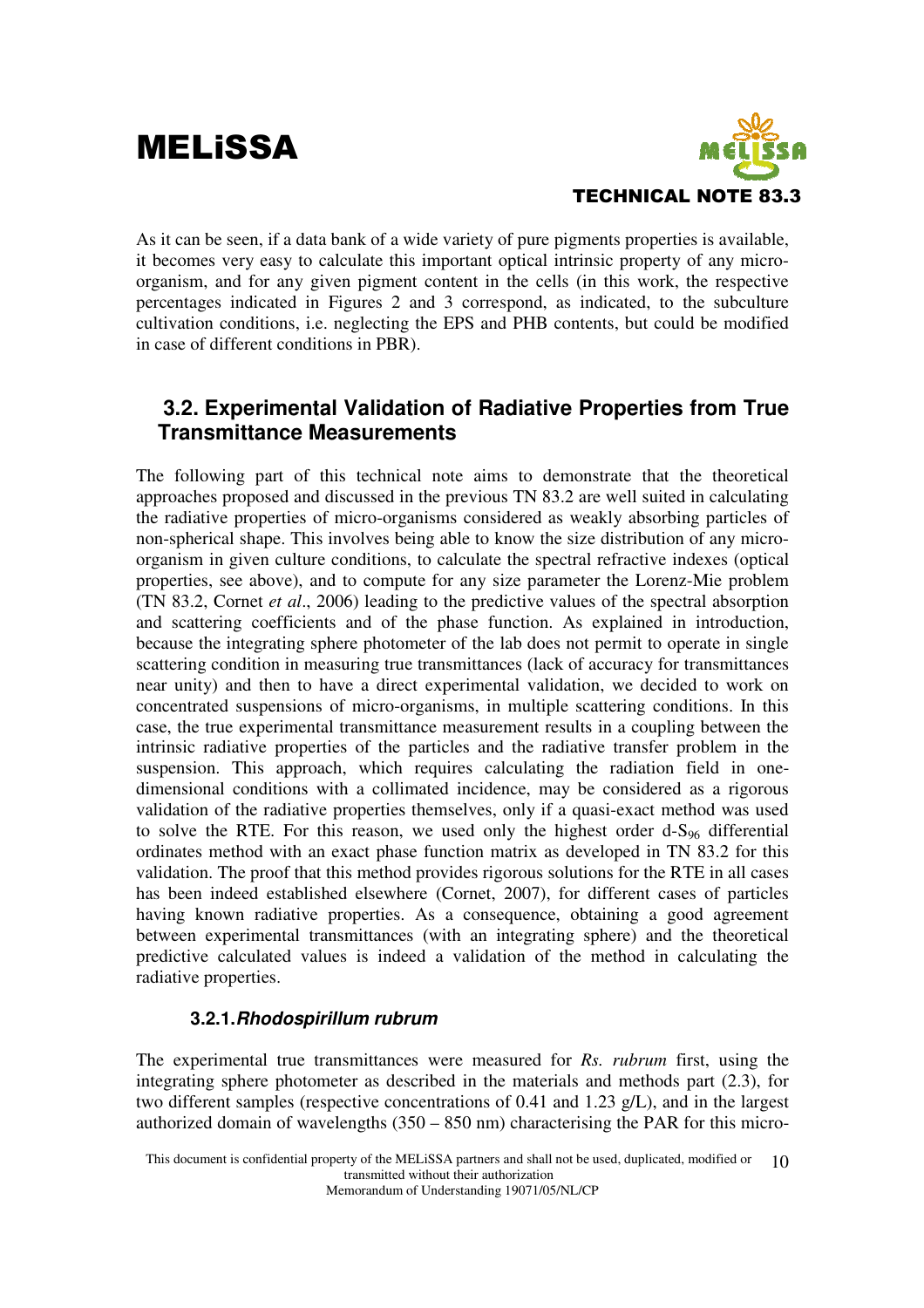

organism (the lack of energy of the xenon lamp and the high absorption of *Rs. rubrum* in the domain 850-950 nm limited the domain of validation). The results are depicted on Figure 4 in which we have added the theoretical calculations for the main characteristic wavelengths. On a transmission spectrum indeed, the peaks correspond to mainly scattered wavelengths and the valleys to mainly absorbed one. The limited number of wavelength used for this validation results in the very high computation time needed in obtaining the angular properties (phase function) of the particles for a method of high order (this limiting problem in relation with the computation power of the lab will be again pointed out in the following of the discussion). Nevertheless, as it can be seen on Figure 4, these wavelengths have been chosen to be representative of the two main phenomena (absorption dominant or scattering dominant).



**Figure 4**: Comparison between experimental transmissions obtained with the integrating sphere for *Rhodospirillum rubrum* ATCC 25903 suspensions (continuous line) and theoretical transmissions calculated from the predictive optical and radiative properties (dots) obtained as explained in TN 83.2 (eqs. 1, 8, 45-50) and using the d-S<sub>96</sub> differential ordinates method. Two samples are represented: a dilute sample (thin line) with a biomass concentration of 0.41 g/L (optical thickness  $\tau_l$  roughly 8), and a more concentrated sample (thick line) with a biomass concentration of 1.23 g/L (optical thickness  $\tau_L$  roughly 25).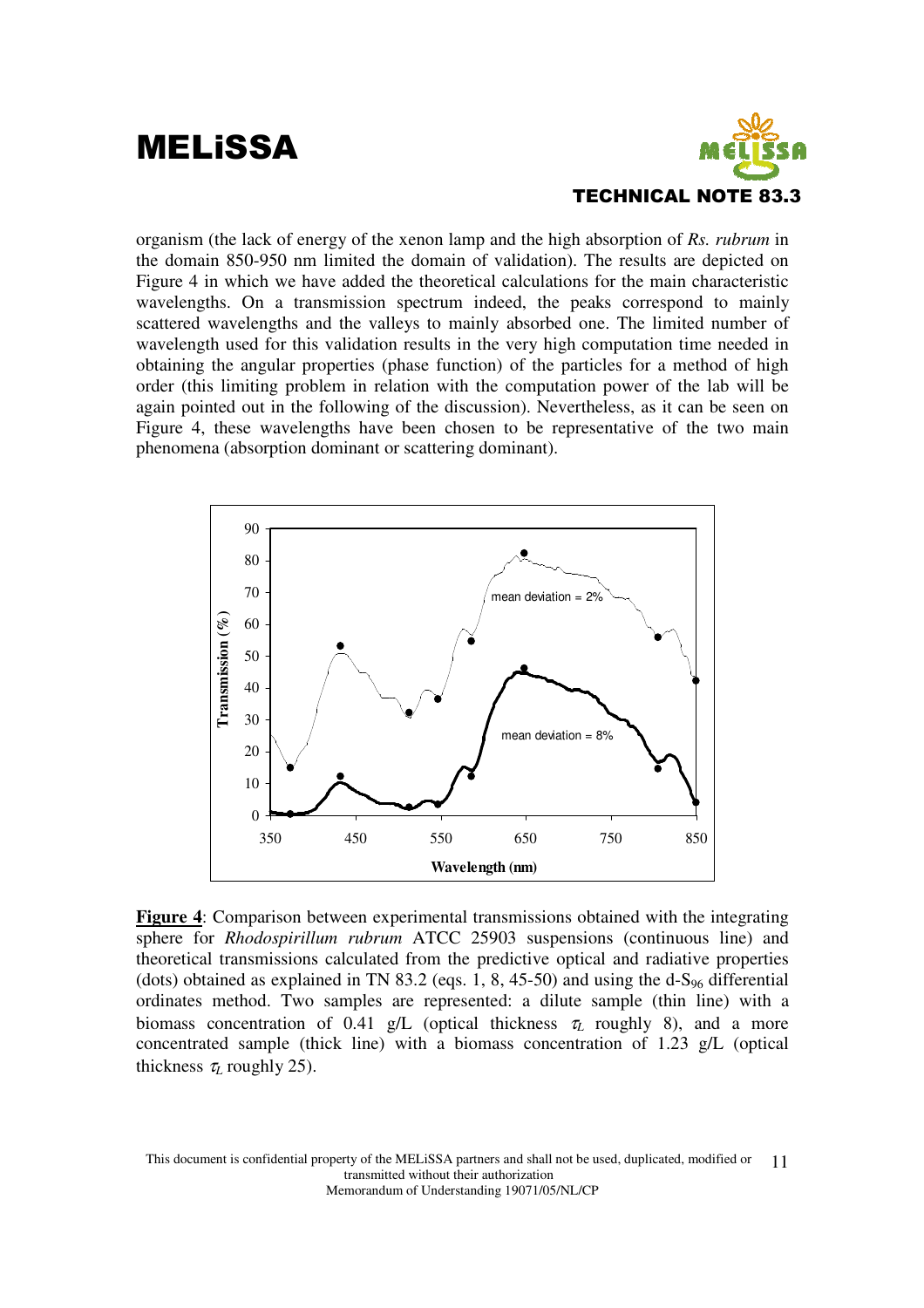## **MELISSA**



One can observe that in all cases (even near the limit of accuracy of the optical bench, with a high optical thickness of 25) the results are in very good agreement taking into account the high sensitivity of the radiative properties in the photon transport phenomenon, validating as well these properties for the particular values and likely over the entire spectrum.

#### **3.2.2.Arthrospira platensis**

In the same manner as previously depicted, the true transmittances were experimentally measured for two different suspensions of *A. platensis* in the domain 350-750 nm. The maximum concentration used in this case was lower than that of *Rs. rubrum* just because of the availability of the subcultures at a given time (respectively 0.2 and 0.6 g/L). Nevertheless, it should be mentioned that a comparison between different microorganisms only on their biomass concentration wouldn't have any physical basis and should rather involve mainly the radiative properties.



**Figure 5**: Comparison between experimental transmissions obtained with the integrating sphere for *Arthrospira platensis* PCC 8005 suspensions (continuous line) and theoretical transmissions calculated from the predictive optical and radiative properties (dots) obtained as explained in TN 83.2 (eqs. 1, 8, 45-50) and using the  $d-S_{96}$  differential ordinates method. Two samples are represented: a dilute sample (thin line) with a biomass concentration of 0.20 g/L (optical thickness  $\tau_L$  roughly 1.5), and a more concentrated sample (thick line) with a biomass concentration of 0.60 g/L (optical thickness  $\tau_L$  roughly 5).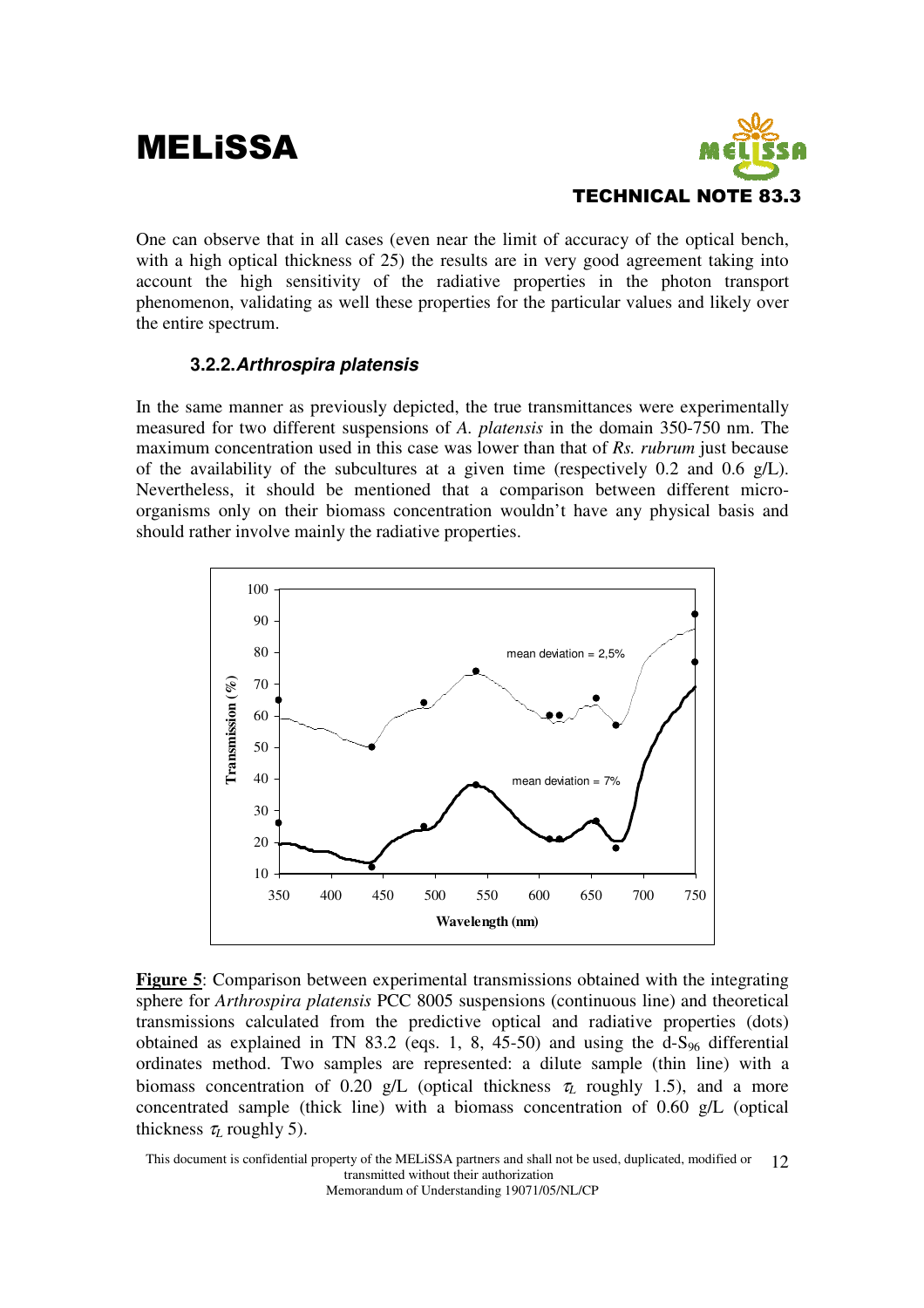

As it can be seen on Figure 5, the results comparing the experimental transmittances and the theoretical calculations for characteristic wavelengths are also in very good agreement, except for the extreme values of the spectrum at 350 and 750 nm, validating again the theoretical approach of the previous TN 83.2. These small differences come probably from the values of the pure *in vivo* absorption coefficients for chlorophyll *a* at these wavelengths which have been established from eukaryotic microalgae data (Bidigare *et al*., 1990) and which could then present some minor differences with those of cyanobacteria at the boundaries of the absorption domain. This is not really a problem first because if necessary, the considered data bank can be modified accordingly and second because we decided to work for the future in the PAR limited to 400-700 nm (see TN 83.2, Cornet *et al*., 2006).

### **4. Comparison between Different Assumptions Using Radiative Properties and Solving the Radiative Transfer Equation**

After the validation of the theoretical approach described in the companion TN 83.2 (2006) for the calculation of the optical and radiative properties of photosynthetic microorganisms, it was then interesting to compare the respective accuracy of the different assumptions and simplifications which can be made in the description of the radiative transfer in PBR. For sake of convenience, this comparison will be limited to the very practical case of one-dimensional geometry, specially the rectangular geometry, in order to compare the calculations to experimental measurements using the integrating sphere photometer. As explained in TN 83.2 (Cornet *et al*., 2006), it is possible to formulate simplifying assumptions at two levels. Considering first the radiative properties as in the previous part of this TN, it is easy to verify in the literature that most authors being not able to calculate these properties for exact shapes of particles used the (very) simplifying assumption of the equivalent sphere (in surface or volume) for their assessment. Second, for given radiative properties, it is possible to use different assumptions in solving the RTE itself, for example decreasing the order of the quadrature to have shorter calculation times and finally, to use only order two (two-flux method) leading to practical analytical solutions. It must be noticed here that this comparison has already been partly done from the theoretical point of view in TN 83.2 (part 3).

In the following, for six characteristic wavelengths of each considered micro-organism, we compared in Tables 1 and 2 the results of different assumptions with experimental transmittances measured with the integrating sphere photometer of the lab. In the first part of the Table, we used exact radiative properties (the cylinder was used as model of shape) as validated in part 3 of this TN and we compared the results with the quasi-exact solution given by the highest order  $d-S_{96}$  method with the lower order (considered as a limit in the specialised literature and used in TN 83.2) d-S<sub>32</sub> method, and then finally with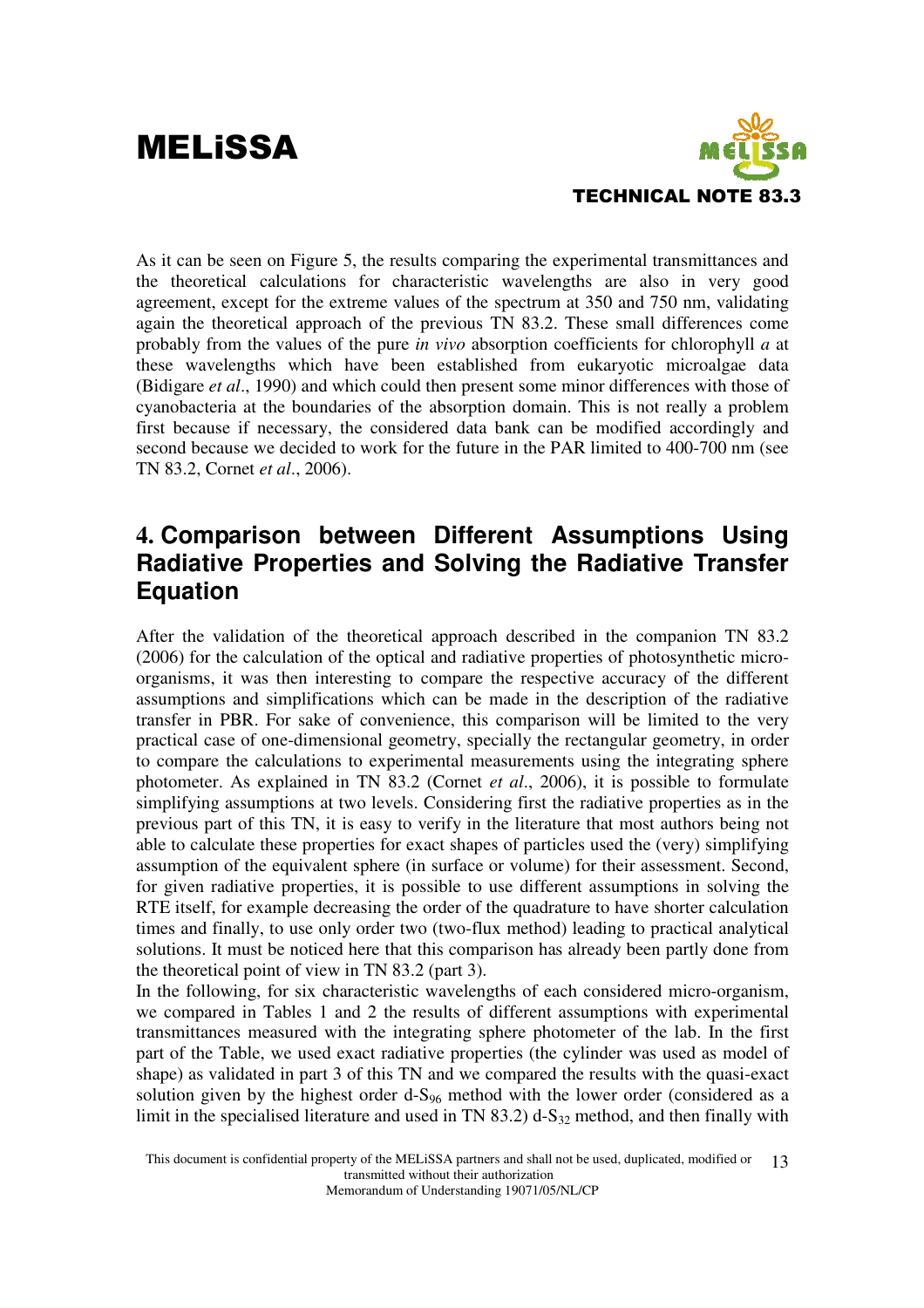

the simple two-flux method. In the second part of the Table, we used radiative properties approached by the equivalent sphere (in volume) method as in the literature. Because in this case, the order of the quadrature as been proved without any effect on the result from order higher 32 (Cornet, 2007), we just compared the experimental results with the  $d-S_{32}$ method and the analytical two-flux method.

| Wavelength<br>(nm)                               | 374           | 433                                                 | 513                               | 649            | 805            | 850            |
|--------------------------------------------------|---------------|-----------------------------------------------------|-----------------------------------|----------------|----------------|----------------|
| <b>Experimental</b><br><b>Transmission</b>       | 0.003         | 0.102                                               | 0.021                             | 0.447          | 0.166          | 0.040          |
|                                                  |               |                                                     | <b>Exact Radiative Properties</b> |                |                |                |
| Albedo $\sigma_{\lambda}$                        | 0.8566        | 0.9413                                              | 0.9021                            | 0.9687         | 0.8941         | 0.8102         |
| Optical<br>thickness $\tau_{L,\lambda}$          | 34.47         | 25.78                                               | 27.76                             | 17.68          | 12.90          | 12.65          |
| <b>Backscattered</b><br>fraction $b_{2,\lambda}$ | 0.0064        | 0.0070                                              | 0.0080                            | 0.0098         | 0.0116         | 0.0123         |
| $d-S_{96}$                                       | $0.003$ (-4%) | $0.115 (+12%)$                                      | $0.022$ (+5%)                     | $0.458$ (+2%)  | $0.161$ (-3%)  | $0.040$ (0%)   |
| $d-S_{32}$                                       | $0.003$ (+4%) | $0.130 + 27\%$                                      | $0.024$ (+14%)                    | $0.487$ (+9%)  | $0.146$ (-12%) | $0.032$ (-20%) |
| Two-Flux $(S_2)$                                 | 0.006~(×2,2)  | $0.184$ (+80%)                                      | $0.051$ ( $\times$ 2,4)           | $0.603$ (+35%) | $0.220$ (+32%) | 0.080~(×2)     |
|                                                  |               | <b>Radiative Properties from Equivalent Spheres</b> |                                   |                |                |                |
| Albedo $\sigma_{\lambda}$                        | 0.9021        | 0.9631                                              | 0.9118                            | 0.9717         | 0.9003         | 0.8218         |
| Optical<br>thickness $\tau_{L,\lambda}$          | 53.37         | 42.05                                               | 32.37                             | 20.62          | 14.48          | 14.02          |
| <b>Backscattered</b><br>fraction $b_{2,\lambda}$ | 0.0004        | 0.00055                                             | 0.0007                            | 0.0011         | 0.0017         | 0.0018         |
| $d-SN>32$                                        | $0.003$ (+4%) | $0.153$ (+50%)                                      | $0.035$ (+67%)                    | $0.467$ (+5%)  | $0.174$ (+5%)  | $0.053$ (+33%) |
| Two-Flux $(S_2)$                                 | $0.005$ (×2)  | $0.207 (\times 2)$                                  | $0.056$ ( $\times$ 2,7)           | $0.546$ (+22%) | $0.231$ (+39%) | 0.080~(×2)     |

**Table 1**: Comparison (for some characteristic wavelengths) between different assumptions to solve theoretically the one-dimensional RTE and the experimental transmission values obtained by mean of an integrating sphere for a suspension of *Rhodospirillum rubrum* ATCC 25903 at 1.24 g/L (i.e.  $N_p = 1.1 \, 10^{15} \, \text{m}^3$ ). All the calculations are based on a log-normal ( $\sigma$  = 1.14) size distribution law and the results are given using the exact radiative properties for micro-organism [cylinder with asphericity ratio  $A_R = 3.802$ , or using a volume equivalent sphere approximation.

Considering first the method using the quasi-exact values for the radiative properties, as it can be seen on Table 1 for *Rs. rubrum*, and on Table 2 for *A. platensis*, and as foreseen in regard of our previous analysis, the high order d-S96 numerical method gives quasi-exact results (a mean deviation of 3% for *A. platensis* and 5% for *Rs. rubrum*, but with higher optical thickness). In comparison, the lower order  $d-S_{32}$  numerical method gives also (less) accurate results with a mean deviation respectively of 12 and 15% and could be

This document is confidential property of the MELiSSA partners and shall not be used, duplicated, modified or transmitted without their authorization 14

Memorandum of Understanding 19071/05/NL/CP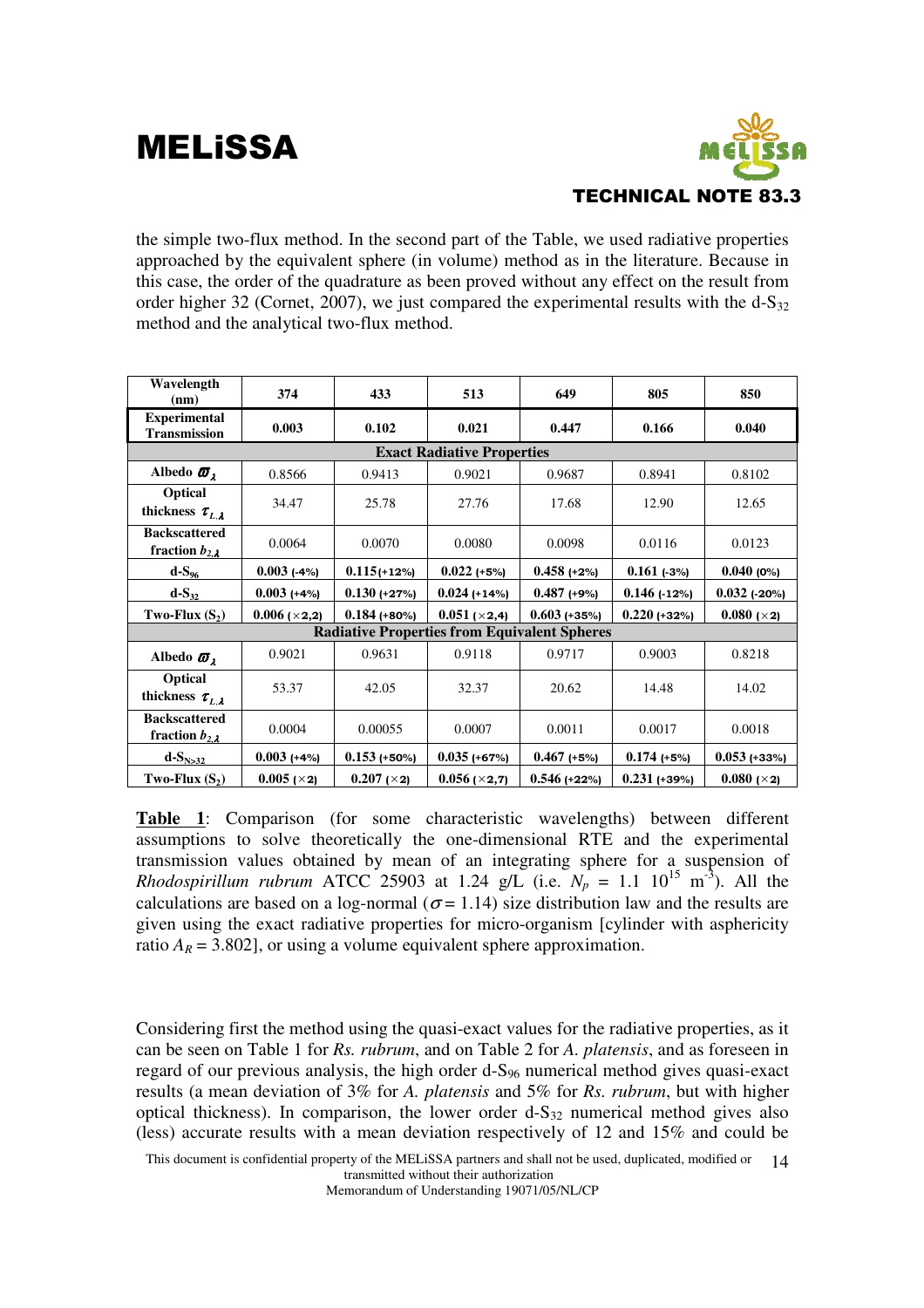

used in most of the practical cases in which saving computation time is important. At the opposite, the very simple analytical two-flux approximations appears as a correct assumption for low optical thicknesses (around 5) with *A. platensis* (Table 2, best than 20%), but becomes of poor quality at higher optical thicknesses (i.e. between 10 and 30 for *Rs. rubrum*, Table 1) with deviations reaching between 30 to 150%. It is then clear that the use of this method should be restricted to practical cases with low optical thicknesses, or to situations in which the accuracy of the light transfer description was not too critical, as for model based predictive control. Conversely, it would not correct to use this method to predict the appearance of bifurcations and the operating engineering domain in case of the CII continuous functioning, as it has been done in curvilinear coordinates in the pioneer work of L. Favier-Teodorescu (TN 55.1, 2005).

| Wavelength<br>(nm)                               | 440                     | 490                                                 | 540                               | 620                   | 655            | 674            |
|--------------------------------------------------|-------------------------|-----------------------------------------------------|-----------------------------------|-----------------------|----------------|----------------|
| <b>Experimental</b><br><b>Transmission</b>       | 0.137                   | 0.240                                               | 0.380                             | 0.202                 | 0.261          | 0.203          |
|                                                  |                         |                                                     | <b>Exact Radiative Properties</b> |                       |                |                |
| Albedo $\sigma_{\lambda}$                        | 0.6630                  | 0.7780                                              | 0.8296                            | 0.7301                | 0.8110         | 0.7385         |
| <b>Optical</b><br>thickness $\tau_{L,\lambda}$   | 5.235                   | 4.820                                               | 4.320                             | 5.002                 | 5.386          | 5.445          |
| <b>Backscattered</b><br>fraction $b_{2,\lambda}$ | 0.0491                  | 0.0341                                              | 0.0286                            | 0.0331                | 0.0288         | 0.0327         |
| $d-S_{96}$                                       | $0.140 (+2%)$           | $0.251$ (+5%)                                       | $0.384$ (+1%)                     | $0.201$ (-1%)         | $0.269$ (+3%)  | $0.193$ (-5%)  |
| $d-S_{32}$                                       | $0.117$ (-14%)          | $0.288$ (+20%)                                      | $0.412$ (+8%)                     | $0.210 (+3%)$         | $0.296 (+13%)$ | $0.175$ (-14%) |
| Two-Flux $(S_2)$                                 | $0.145$ (+6%)           | $0.304$ (+27%)                                      | $0.433$ (+14%)                    | $0.230 + 13\%$        | $0.320$ (+23%) | $0.213 (+5%)$  |
|                                                  |                         | <b>Radiative Properties from Equivalent Spheres</b> |                                   |                       |                |                |
| Albedo $\varpi_{\lambda}$                        | 0.5225                  | 0.6036                                              | 0.6826                            | 0.5552                | 0.6119         | 0.5476         |
| Optical<br>thickness $\tau_{L,\lambda}$          | 1.998                   | 1.998                                               | 2.004                             | 2.010                 | 2.010          | 2.016          |
| <b>Backscattered</b><br>fraction $b_{2,\lambda}$ | 0.0012                  | 0.0019                                              | 0.0031                            | 0.0016                | 0.0024         | 0.0015         |
| $d-SN>32$                                        | $0.385$ ( $\times$ 2,8) | $0.452$ (+88%)                                      | $0.528 + 39\%$                    | $0.408 (\times 2)$    | $0.458$ (+75%) | $0.401$ (+97%) |
| Two-Flux $(S_2)$                                 | $0.385 \; (×2,8)$       | $0.452$ (+88%)                                      | $0.528$ (+39%)                    | $0.408$ ( $\times$ 2) | $0.458$ (+75%) | $0.401$ (+97%) |

**Table 2**: Comparison (for some characteristic wavelengths) between different assumptions to solve theoretically the one-dimensional RTE and the experimental transmission values obtained by mean of an integrating sphere for a suspension of *Arthrospira platensis* PCC 8005 at 0.60 g/L (i.e.  $N_p = 1.3 \times 10^{11} \text{ m}^{-3}$ ). All the calculations are based on a log-normal ( $\sigma$  = 1.11) size distribution law and the results are given using the exact radiative properties for micro-organism [cylinder with asphericity ratio  $A_R$  = 35.71], or using a volume equivalent sphere approximation.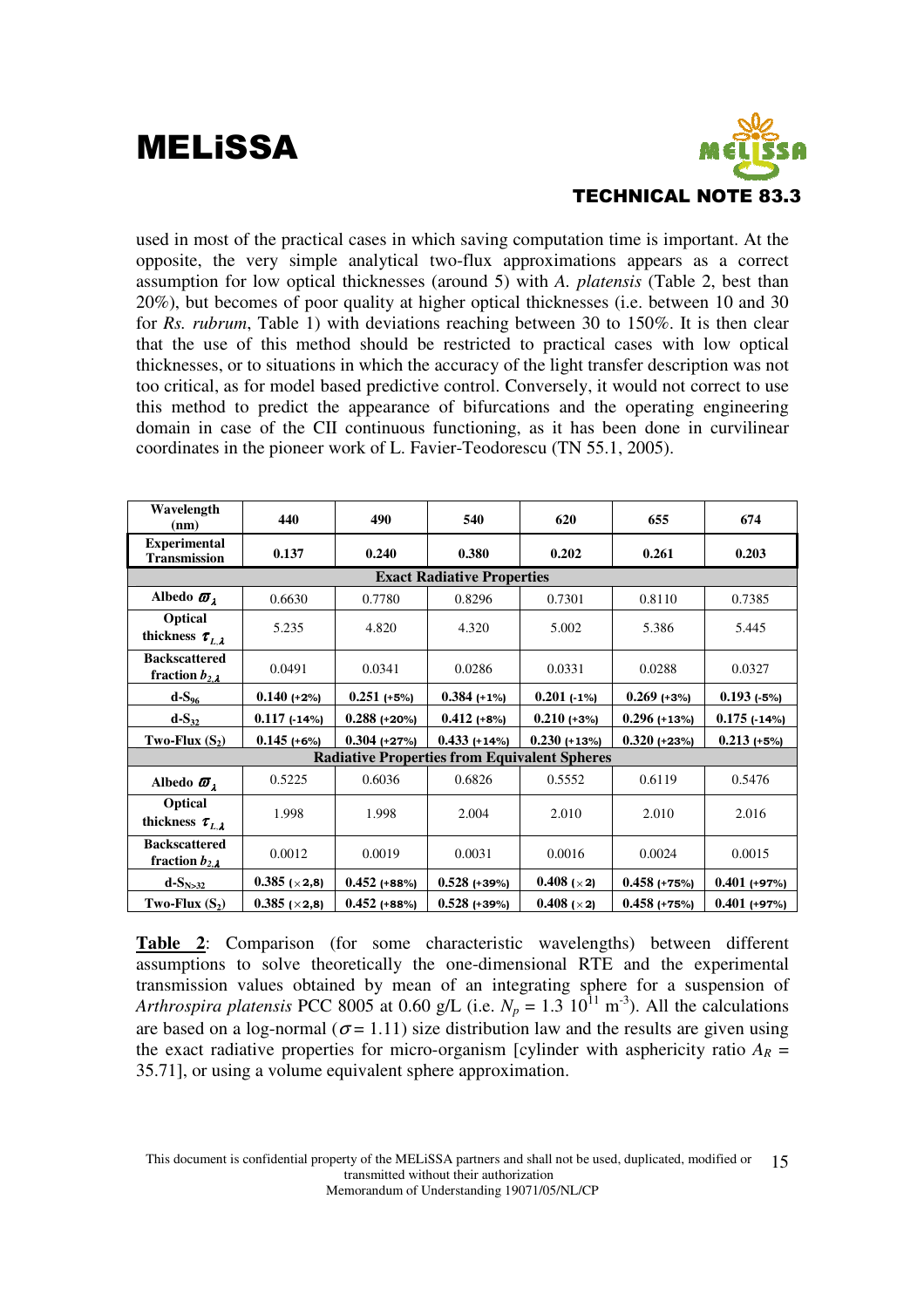

Comparing now briefly the experimental results with the approximation of radiative properties by equivalent spheres shows surprising results comparing *Rs rubrum* at high optical thickness (Table 1) and *A. platensis* at lower optical thickness (Table 2). These results can be explained easily examining other shapes of micro-organisms than rods or cylinders as for example Tchebytchev particles (Cornet, 2007) very close to spheres. This more general discussion can be found in the work of Cornet (2007), but the main conclusions can be summarized here. In fact, the approximation in calculating the radiative properties with equivalent spheres modifies three main and critical quantities for the light transfer problem which are (as indicated in Tables 1 and 2) the optical thickness, the albedo of single scattering and the phase function (or the resulting integral via the back-scattered fraction  $b_2$ ). We have then demonstrated (Cornet, 2007) that this approximation gives always bad results in comparison to actual values, but the deviation depends if the effects on the three preceding variables are conjugated or opposite. From different shapes of photosynthetic micro-organisms, we observed that these effects were absolutely not predicable, even from a rational analysis. For example, *Chlamydomonas reinhardtii* which is a quasi spherical particle (rigorously a Tchebytchev particle with only 10% deviation from a sphere) gives the worst results using equivalent sphere approximations (deviations up to a factor 10 for transmittances at optical thickness of 25 – see Cornet, 2007). Surprisingly, but in a random way, the results are better with *Rs. rubrum* which is a rod of small size parameter and elongation (around 50% of mean deviation for the d-S32 method, Table 1) than for *A. platensis* with a higher size and elongation (roughly a factor 2 for the same method, Table 2). This is because in the case of *Rs. rubrum*, the increase in optical thickness is annihilated by the decrease in the backscattered fraction, whereas for *A. platensis*, the decrease in optical thickness was not compensated for by the increase of the backscattered fraction. In all cases, the two-flux method linked to equivalent sphere approximation gives very bad results (a factor 2 in Table 1 and 2) but revealed as the same quality than the  $d-S_{32}$  method in case of a big size parameter for cylinders (*A. platensis*, Table 2) leading to a phase function strongly peaked in the forward direction.

As a conclusion of this work and of the more general work of Cornet (2007), one can conclude that it is really necessary to link a predictive method using quasi-exact shape of micro-organisms together with a high order numerical method if it is desired to have a good description of the light transfer problem in PBR (except for very low optical thicknesses). Moreover, it appeared from these comparisons, that the use of exact radiative properties is a more accurate choice than the method in solving the RTE itself. In the same idea, it appeared that, using rigorous radiative properties, the simple analytical two-flux method can give correct results with optical thicknesses of maximum 5 (in the case of quasi-collimated incidence particularly convenient with the phase function of micro-organisms). These conclusions on particular transmittance measurements confirmed the theoretical plots already discussed in the companion TN 83.2 (Figures 4 and 5) for complete light profiles in a PBR.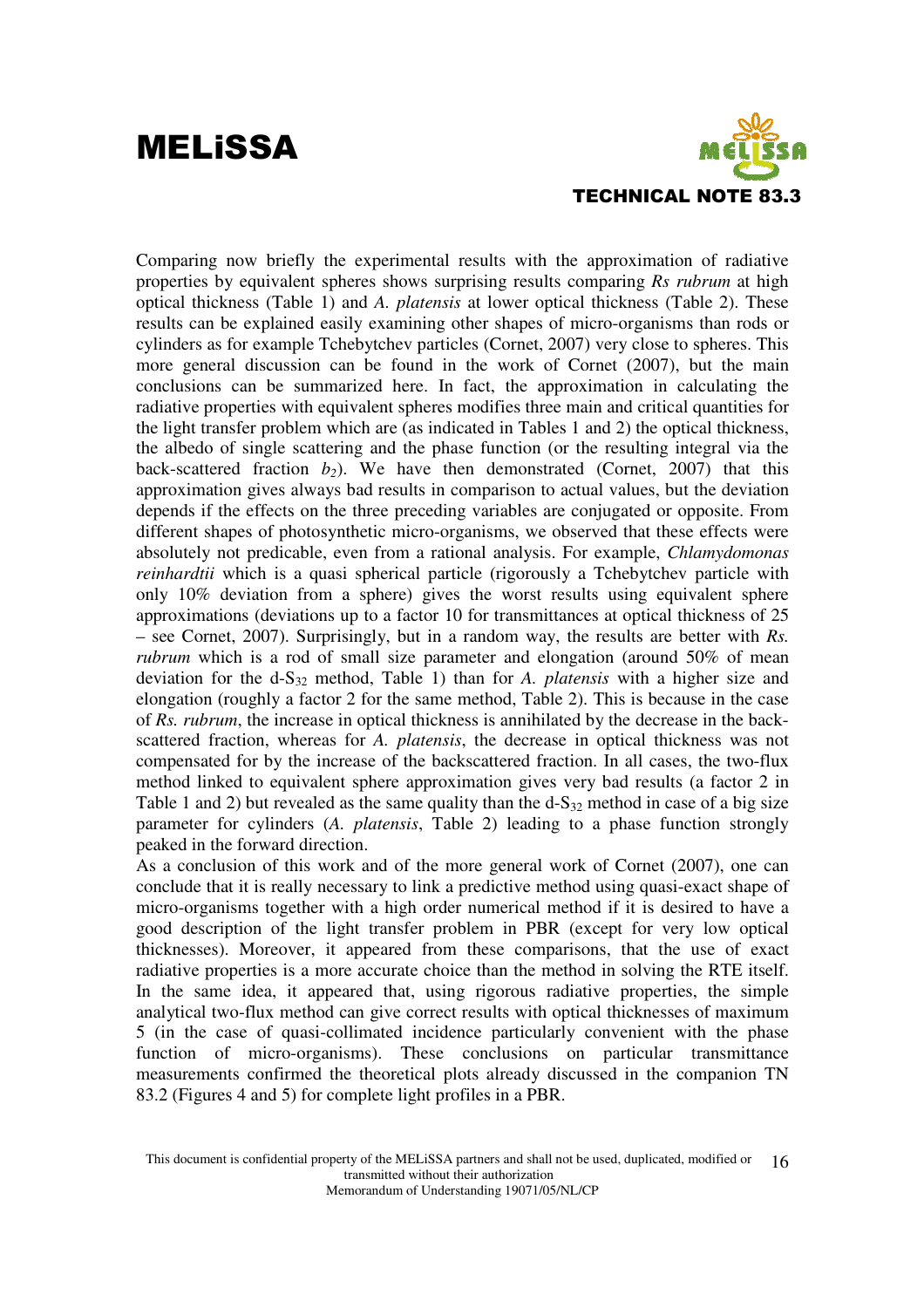

### **5. Radiative Properties for Rhodospirillum rubrum and Arthrospira platensis in General Culture Conditions**

As explained in part 4 of the companion TN 83.2 (Cornet *et al*., 2006) and as verified in the experimental results above, the optical and radiative properties of any photosynthetic micro-organism are spectral properties, requiring rigorously to solve the RTE for each considered wavelength in the PAR to obtain, after averaging, the LVREA with a high accuracy as the key quantity to formulate the coupling with kinetic rates and stoichiometry (Cornet *et al*., 2003). Nevertheless, this rigorous treatment strongly impairs the calculation time and in some situations, as for example in case of model based predictive control, it can be necessary to have a very fast estimate of the output of the process, leading to work with first averaged radiative properties by different methods which are also explained in TN 83.2 (a rigorous spectral method requiring to know all the radiative properties for any wavelength  $-$  eq. 75 -, and a simplified method using mean optical properties – eq. 77 -).

Additionally, we have already mentioned in the first part of this TN that the radiative properties of any micro-organism depend mainly of the size distribution and of the intracellular composition as the pigment content and storage compound content (EPS, PHB,…). Clearly, if these parameters can be influenced by the culture conditions, and especially by the radiation field itself, requires formulating in the model the non-linear coupling between light transfer, kinetic rates and intracellular contents (stoichiometry). Basically speaking, at the first stage of calculating radiative properties of cells for different biomass compositions requires to develop an extensive bank of data for these properties in a wide domain of operating conditions (incident light flux, stirring, lightening fraction…), enabling then to obtain faster estimate of the considered value by interpolation. The constitution of this data bank (which could be spectral considering the previous remark of this paragraph) is indeed absolutely necessary in the future for *Rs. rubrum* and *A. platensis* regarding the critical calculation times necessary if one works with the exact shape of the micro-organisms (see Table 4 for examples) as demonstrated.

#### **5.1. Results and Limits for the Conditions Involved in this Study**

Clearly, the aim of this study was to validate the theoretical tools developed in TN 83.2 (Cornet *et al*., 2006) in calculating rigorously optical and radiative properties and then their coupling in the RTE which can be solved in different systems of coordinates and with different simplifying assumptions. For this, as previously discussed, it was just necessary to compare experimental true transmittances for **only some characteristic wavelengths** with theoretical calculation based on cell characteristics (size, composition, and pigment content) obtained **in particular culture conditions**, i.e. those of **subcultures** in Erlenmeyer flasks for this work (see materials and methods part for details). As a consequence and because we know that the biomass composition can be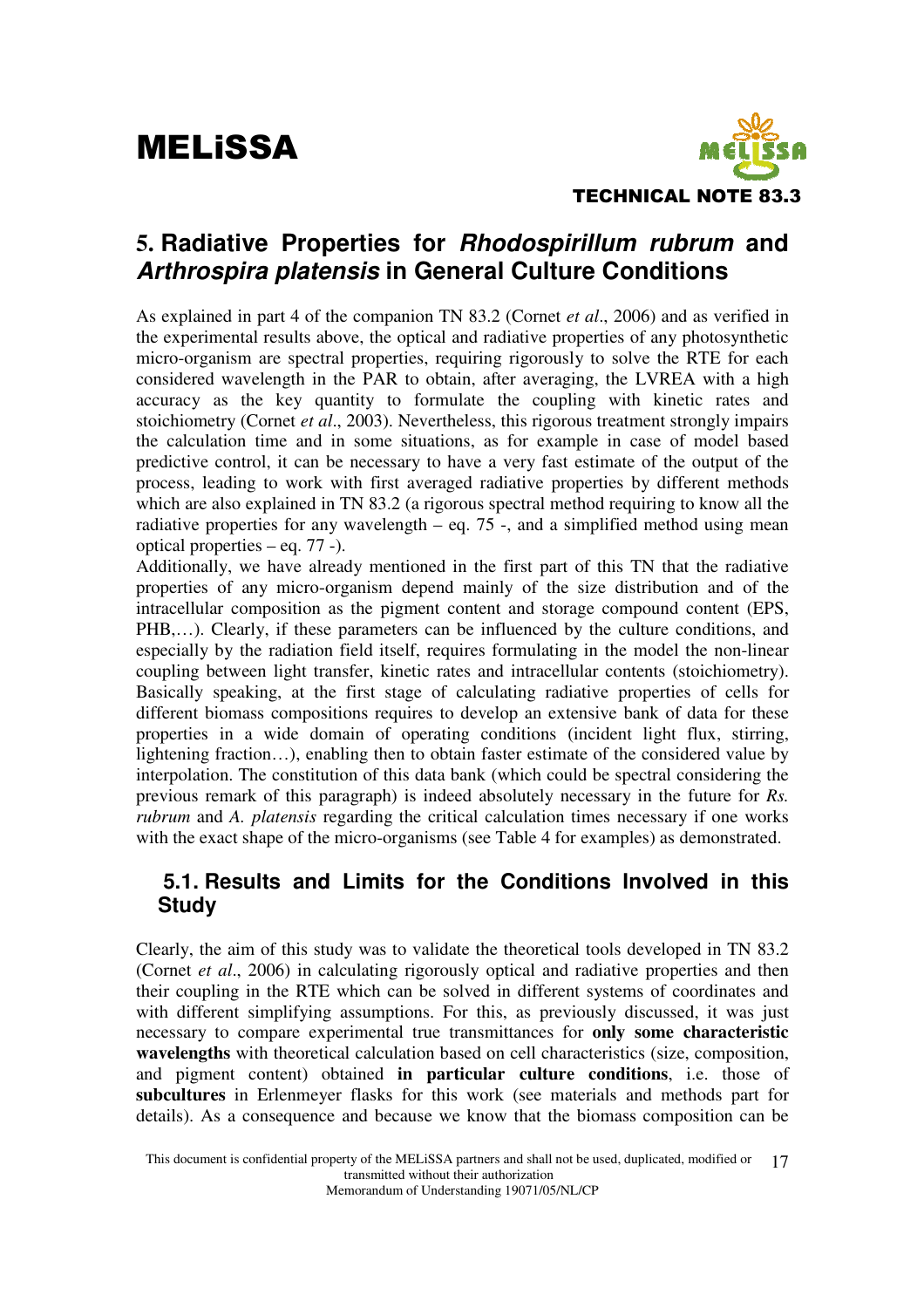

strongly influenced by the culture conditions and mainly the radiation field, it is only possible to use the radiative properties obtained in this work for a limited range of operating conditions, very close to those of subcultures, i.e. gentle mixing and low incident light flux inputs (this last case corresponding to the active biomass without EPS for *Arthrospira* and without PHB for *Rhodospirillum*). Moreover, in our previous results, the calculations were done only for a maximum of ten chosen wavelengths, which is not sufficient to average them in the aim to obtain mean spectral radiative properties.

|                                                                                                     | Rhodospirillum rubrum<br><b>ATCC 25903</b><br>(without Polyhydroxybutyrate) | Arthrospira platensis<br><b>PCC 8005</b><br>(without Exopolysaccharide)                |
|-----------------------------------------------------------------------------------------------------|-----------------------------------------------------------------------------|----------------------------------------------------------------------------------------|
| Kind of micro-organism                                                                              | Non-sulphur purple<br>photosynthetic bacteria                               | Cyanobacteria                                                                          |
| <b>Pigments content</b>                                                                             | Bacteriochlorophyll: 1.75%<br>Carotenoids: $0.35\%$                         | Chlorophyll a: 1.2%<br>Phycocyanin: 10.5%<br>Allophycocyanin: 7%<br>Carotenoids: 0.35% |
| <b>Model of shape</b>                                                                               | Cylinder<br>Asphericity ratio<br>$A_R = 3.802$                              | Cylinder<br>Asphericity ratio<br>$A_R = 35.71$                                         |
| Characteristic size $a \, (\mu m)$                                                                  | 0.55                                                                        | 4.19                                                                                   |
| Mean equivalent radius $\vec{r}$ (µm)                                                               | 0.983                                                                       | 15.52                                                                                  |
| Log-normal size distribution $\sigma$                                                               | 1.14                                                                        | 1.11                                                                                   |
| PAR and $\lambda_{mean}$ (nm)                                                                       | $[400-900]$ $(650)$                                                         | $[400-700]$<br>(550)                                                                   |
| Correction factor $Q^*$ (dimensionless)<br>(eq. 10 in TN 83.2)                                      | 0.99                                                                        | 0.93                                                                                   |
| Imaginary part of the refractive index $\kappa$<br>(dimensionless)<br>(eqs. 8, 9 and 11 in TN 83.2) | 0.001738                                                                    | 0.002643                                                                               |
| Real part of the refractive index $n$<br>(dimensionless)                                            | 1.386                                                                       | 1.460                                                                                  |
| <b>Mass absorption coefficient</b><br>Ea $(m^2 \text{kg}^{-1})$                                     | 122                                                                         | 162                                                                                    |
| <b>Mass scattering coefficient</b><br>$Es (m^2.kg^{-1})$                                            | 1345                                                                        | 636                                                                                    |
| Albedo $\varpi$ (dimensionless)                                                                     | 0.9166                                                                      | 0.7973                                                                                 |
| Linear scattering modulus $\alpha$<br>(dimensionless)<br>(eq. 63 in TN 83.2)                        | 0.900                                                                       | 0.900                                                                                  |
| <b>Backscattered fraction b2</b><br>(dimensionless)<br>(eqs. 54-55 in TN 83.2)                      | 0.0107                                                                      | 0.030                                                                                  |
| Asymmetry factor g (dimensionless)                                                                  | 0.9298                                                                      | 0.8282                                                                                 |

**Table 3**: Summary of the main size characteristics for the two considered microorganisms with the mean resulting optical and radiative properties. These results correspond to a given pigment content obtained with the subculture conditions (low incident light fluxes) for the two micro-organisms.

This document is confidential property of the MELiSSA partners and shall not be used, duplicated, modified or transmitted without their authorization 18

Memorandum of Understanding 19071/05/NL/CP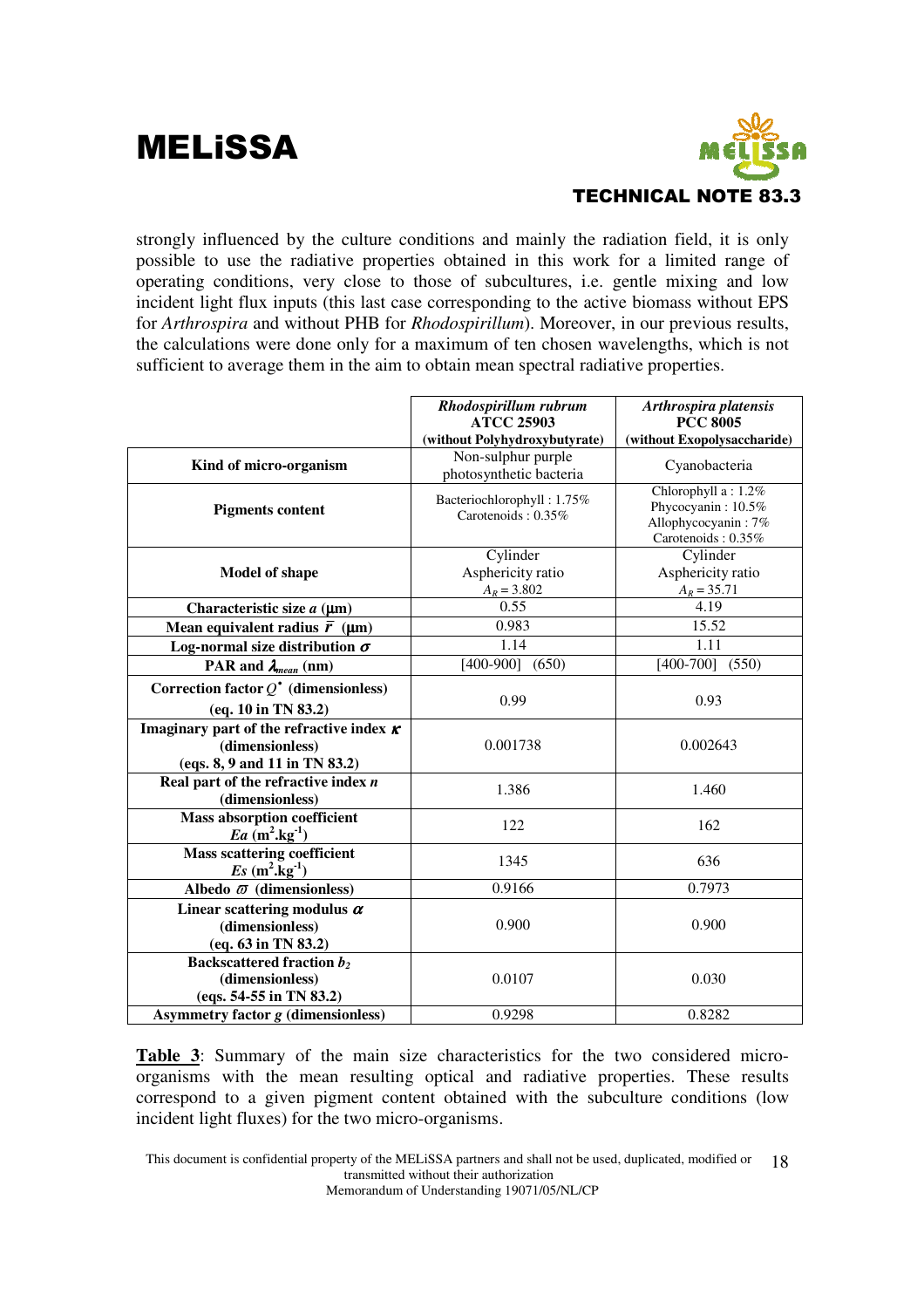## **MELISSA**



#### **5.1.1.Mean Radiative Properties**

As explained in TN 83.2 (Cornet *et al*., 2006), the use of mean radiative properties in solving the RTE can save an important computation time with a reasonable loss in accuracy. Rigorously, they should be obtained by averaging 300 (or 500 for *Rs. rubrum*) spectral properties in the PAR (for each nanometre), leading to a tedious computational work (which cannot be done with the current computing equipment of our lab). Nevertheless, it was also explained in part 1.1.3 of this TN that a quite good assumption is possible by working directly with the mean optical properties (i.e. mainly with a mean imaginary part of the refractive index  $\kappa$ ) and the method of calculation was explained (eqs. 9-11 in TN 83.2). As an example, this method was applied here for the two considered micro-organisms, in case of the limited domain of application as already explained, and all the radiative properties necessary to solve the RTE for any given assumption were then calculated. These results, together with the basic input data as size distribution and pigment contents, are summarized on Table 3 showing what it is necessary to compute (except the matrices **P** which cannot be presented here) if it is desired to work directly with mean optical and radiative properties for any given culture condition.

#### **5.1.2.Spectral Radiative Properties**

If the more rigorous spectral approach is preferred in solving the RTE, it is necessary to compute the same Table (with the phase function and the matrices **P**) for as much as values required, depending of the chosen spectral accuracy (1, 2, 5, or 10 nanometres) in the PAR and for our restricted culture conditions (with a constant pigment content). This would require clearly an important computing power regarding the calculation times for non-spherical particles (see Table 4).

#### **5.2. More Generally Encountered Conditions**

As briefly explained above, it will be necessary to take into account the effects of the culture conditions (with first the physical limitation by light) on the biomass composition changes and then on optical and radiative properties changes. The Table 4 gives an example of the required computation times (with the faster computer of the lab) giving the main radiative properties for one wavelength, in comparison with the calculation time for spherical particles. The results show that this time is very important, increases strongly with increasing the size parameter of the micro-organism, and mainly taking into account the size distribution on angular properties (the phase function and derived quantities). Clearly, it is not possible (even with a higher computing power) to envisage a computation of these properties directly in the numerical sequence of the kinetic model. For this reason, we have proposed above to build a data bank of radiative properties,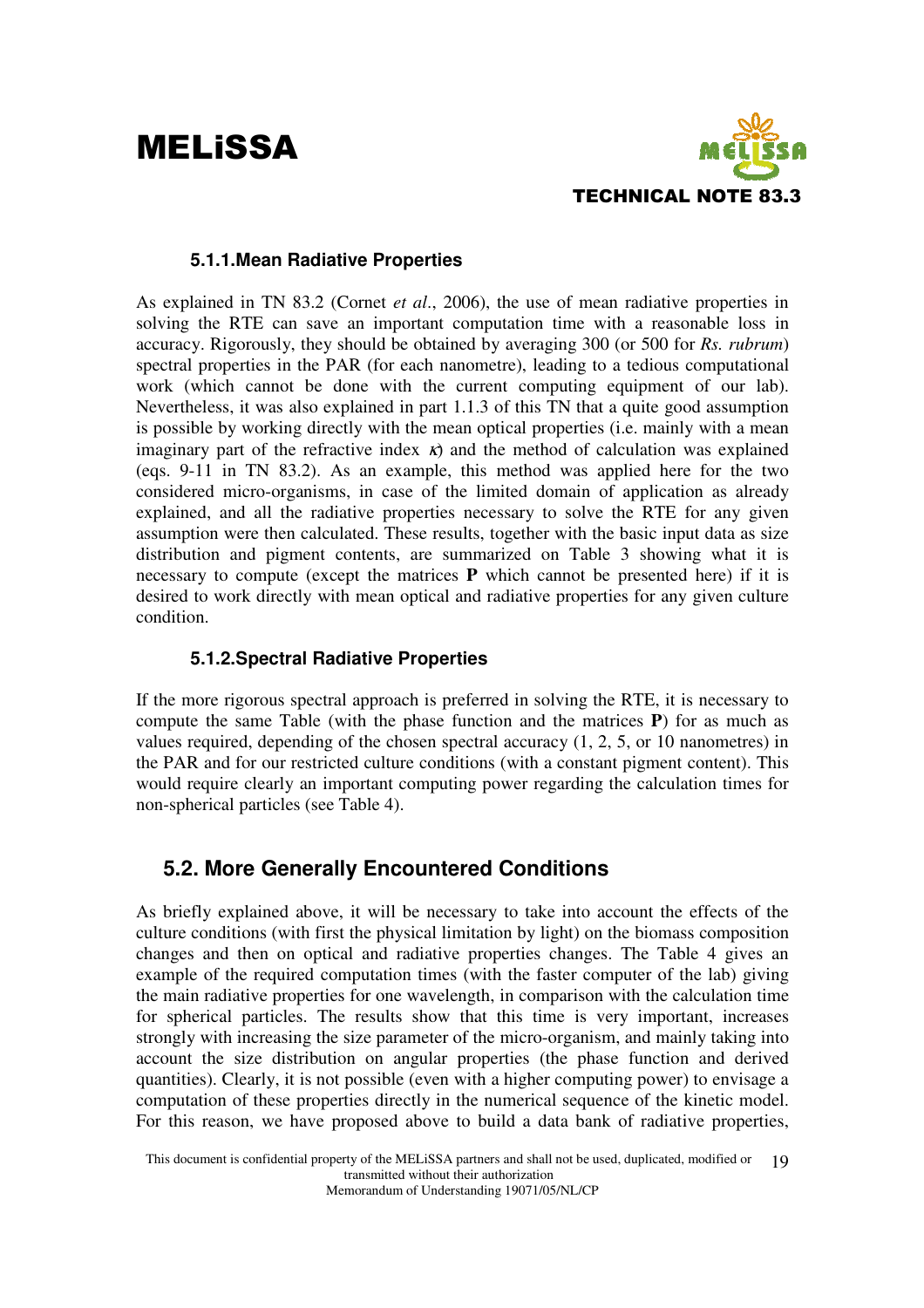

taking as variables the main process parameters, in which any property (mean or spectral) could be obtained by interpolation with a sufficient accuracy.

|                                                                                                  | <b>Calculation of the phase function and</b><br>of scattering matrix $P(96\times96)$ | <b>Calculation of</b><br>absorption and |                                                      |
|--------------------------------------------------------------------------------------------------|--------------------------------------------------------------------------------------|-----------------------------------------|------------------------------------------------------|
|                                                                                                  | With size<br>distribution                                                            | Without size<br>distribution            | scattering<br>coefficients with<br>size distribution |
| Saccharomyces $(x \approx 40)$<br>(sphere)                                                       | 30 seconds                                                                           | 500 milliseconds                        | 5 milliseconds                                       |
| <i>Rhodospirillum</i> ( $x \approx 7$ )<br>(cylinder with asphericity<br>ratio $A_r \approx 4$ ) | 6 days                                                                               | 1 hour                                  | 7 minutes                                            |
| Arthrospira $(x \ge 60)$<br>(cylinder with asphericity<br>ratio $A_r \approx 36$                 | 60 days                                                                              | 6 hours                                 | 3 hours                                              |

**Table 4:** Comparison of the computation times in the calculations of radiative properties of spherical micro-organisms (like *Saccharomyces*) and other non-spherical shapes (like *Rs. rubrum* and *A. platensis* considered as cylinders) for only one wavelength. These results were obtained with optimised compiled Matlab ® routines on the faster computer of the lab (bi-processor Xeon 2.8 GHz).

As a detailed proposal, it is necessary to treat separately the cases of *A. platensis* and *Rs. rubrum*. In any way, it should be decided in the MELiSSA team if we want to build only a data bank of mean radiative properties in the PAR or a spectral data bank. For this last case indeed, the computing work could become considerable taking into account the 300 (or 500) considered wavelengths, except if the wavelength interval is increased to 5 or 10 nanometres (for example). In all cases, these computations could be performed at ESA, on a computer being one or two orders of magnitude faster than the equipment of LGCB. In addition of the basic shape and size information, this bank should contain at least the optical properties, the mass absorption and scattering coefficients, ten thousands of angular values for the phase function, the averaged back-scattered fraction *b2* and the matrices P(N,N) for the d-S<sub>N</sub> methods (with N = 32 or 96).

#### **5.2.1.Arthrospira platensis**

Except in case of mineral limitations, the process parameters affecting mainly the basic characteristics of the *Arthrospira* cells are the mixing conditions and the incident light flux onto the PBR (which controls the radiation field for a given biomass concentration).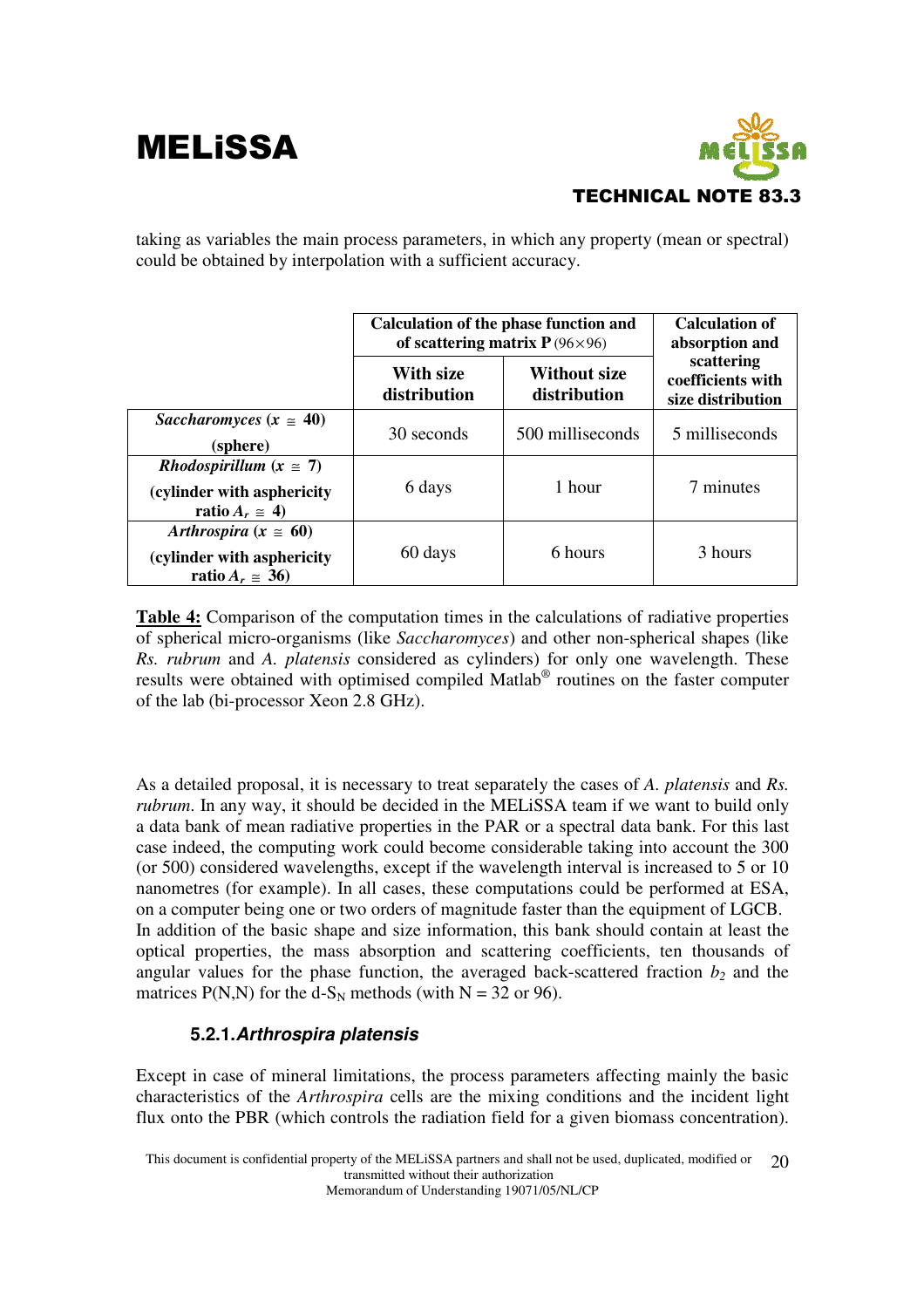

The **mixing conditions** (mainly mechanical mixing with turbines) modify indeed the mean length of the filaments and then the size distribution. It must be noticed that this factor does not affect the more sensitive size parameter related to the radius of the cylinder. Clearly, the more important changes are obtained in varying the **incident light flux**, as it is well established that a higher light flux leads to an increase in EPS content and in a lesser extent to a decrease in the relative phycocyanin content (PS II) in order to equilibrate the imposed ratio P/2e. The mixing conditions and the mean incident light flux should then be considered as the two main variables in building the data bank of radiative properties. For this last variable, a predictive kinetic and stoichiometric model has been established (Cornet, 2007) applying the thermodynamics of irreversible processes on the photosynthetic apparatus, enabling then to calculate all the physiological modifications linked to the P/2e changes imposed by physical light limitation. Fortunately, one can consider that important changes in EPS content with light flux may have only reduced effect on the radiative properties of *A. platensis* because this corresponds to a case of coated particle, but with a refractive index of the EPS likely very close to the mean refractive index of the active biomass. In these conditions, the main effect could be linked only to a slight increase of the mean size parameter of the cells. Finally, cases where the typical concentrations of the culture medium (i.e. Zarrouk medium) for *Arthrospira* would be modified, led to a third important variable because it is also well-known that the **ionic strength** strongly influences the pigment content of photosystem II (Cornet, 1992).

#### **5.2.2.Rhodospirillum rubrum**

At the opposite of the previous micro-organism, we have always considered that the size distribution of *Rs. rubrum* was independent of the mixing conditions and there is no reason today to reject this assumption. Unfortunately, the behaviour of the cells in response to an imposed P/2e ratio by light limitation is more complicated than that of *Arthrospira* (Favier-Teodorescu *et al*., 2003, TN 49.2). First, the effect of the **incident light flux** is known to increase the intracellular content in PHB (Favier-Teodorescu *et al*., 2003 - TN 49.2 and Cornet *et al*., 2005 - TN 55.1), perhaps associated to an increase in the size parameter of the cells. These PHB granules, considered as inclusions and having a refractive index (between 1.45 and 1.50) higher than that of the cells (considered as a whole) is supposed to strongly modify the radiative properties of *Rs. rubrum* (eq. 12 of TN 83.2). Second, we also observed that the pigment content varied dramatically (a factor two) with the radiation field inside the reactor. Until now, we consider as a semipredictive model that this pigment content could be related both to the incident light flux and to the **lightening illuminated fraction inside the reactor**  $\gamma$  (Cornet *et al.*, 2003; Cornet *et al*., 2005 - TN 55.1). Clearly, these two main variables should be considered in building the data base for *Rs. rubrum* with a strong influence on the radiative properties and then to the kinetic behaviour of the PBR (performances, bifurcations, stability domain…).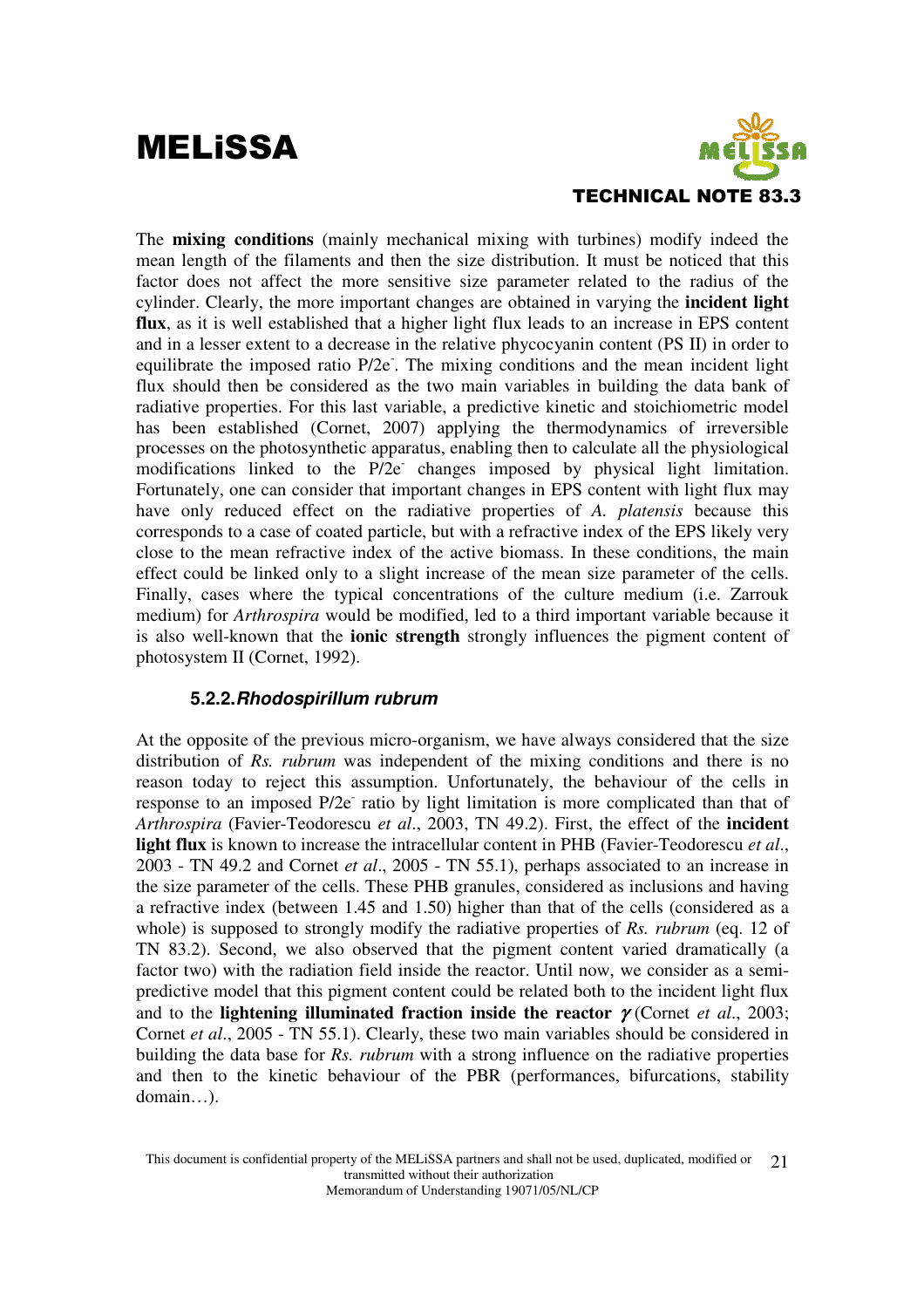

### **6. Conclusions and Perspectives**

This Technical Note was devoted to the experimental validations of the theoretical methods developed in a companion TN 83.2 (Cornet *et al*., 2006) enabling to theoretically calculate, from very basic information (shape, size distribution and pigment content) both the optical and radiative properties of a given micro-organism, and then to use them in quasi-exact numerical methods (or less accurate assumptions) in solving the RTE in rectangular and curvilinear one-dimensional coordinates.

In a first part, using a high accuracy optical bench with an integrating sphere and operating in rectangular coordinates, we obtained experimental true transmittances for samples of *A. platensis* and *Rs. rubrum* suspensions of different concentrations. Using then the highest order method  $(d-S_{96})$  considered as an exact method to treat these data proved an excellent agreement with experimental results validating the proposed method and the data bank of *in vivo* absorption spectra for pure pigments used.

In a second part, these experimental results enable to discuss the validity of different assumptions, either for the order of the numerical method used in solving the RTE  $(d-S<sub>96</sub>,$  $d-S_{32}$ ,  $d-S_2$ ) or for the approximation of actual shape by an equivalent sphere. This last method always used in the literature has been proved to give generally catastrophic results whereas the simple analytical two-flux method using true radiative properties revealed correct results for optical thicknesses lower than 5. These important conclusions regarding the accuracy in the radiation field calculation in PBR are available for the first time in the MELiSSA team (and to our knowledge, in the international community). They authorise to choose *a priori* the more suitable assumption depending of the final given application as for example the use of simple analytical two-flux method for control laws (saving the computation time) or the use of  $d-S_{32}$  numerical method for the stability analysis of *Rs. rubrum* continuous cultures.

In any way, as already mentioned in conclusions of TN 83.2, we can consider now that the predictive character and the robustness that we have reached in the knowledge model describing the radiation field inside PBR of any given geometry, corresponds to the last possible level of sophistication that we need in the MELiSSA project. It should serve as a basic knowledge in the future as long as simulations, scale-up procedures, control laws or new designs (even requiring a new photosynthetic micro-organism) are concerned.

Finally, because it cannot be envisaged to integrate the radiative properties calculations in the whole numerical kinetic and stoichiometric model (taking into account important changes in the biomass composition) regarding the very important computing times needed, we have proposed to develop a data base for these properties. It should be built taking into account the main process variables which are known to affect the biomass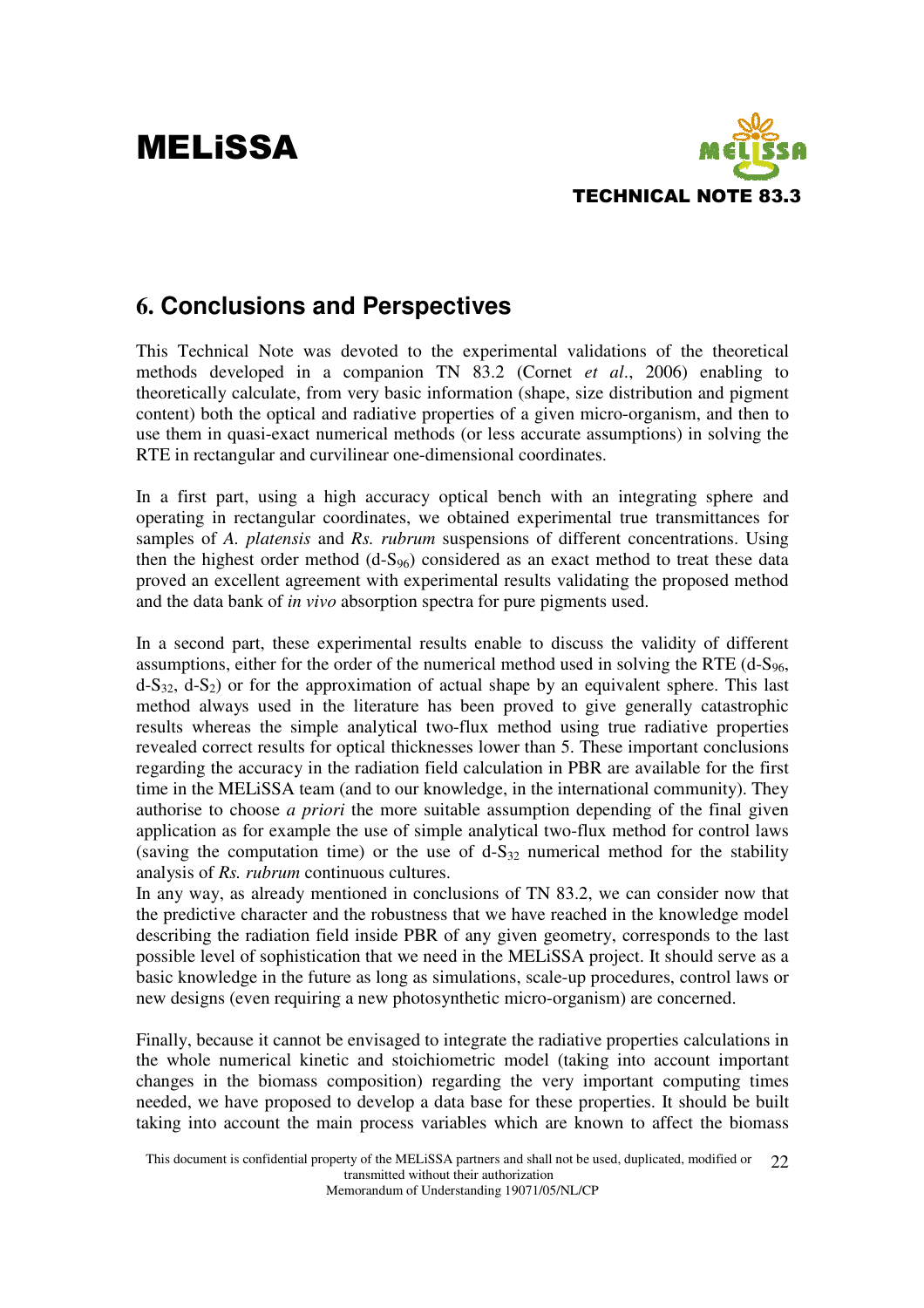

composition or characteristic size as mixing, incident light flux, lightening illuminated fraction and ionic strength, with a discretisation sufficiently closed to authorise a faster estimate by interpolation. If this work is envisaged in the future, we will have to decide if we construct a base with only averaged wavelength radiative properties, or a spectral base. This latter case indeed, involving to multiply the number of calculations by 30 to 300 times for *A. platensis*, and 50 to 500 times for *Rs. rubrum*, but increasing the accuracy in the LVREA calculation inside the PBR corresponds to a considerable amount of computational work. In any case, considering the reduced computational possibilities of LGCB, a solution using a vectorial supercomputer would be sought and negotiated with ESA.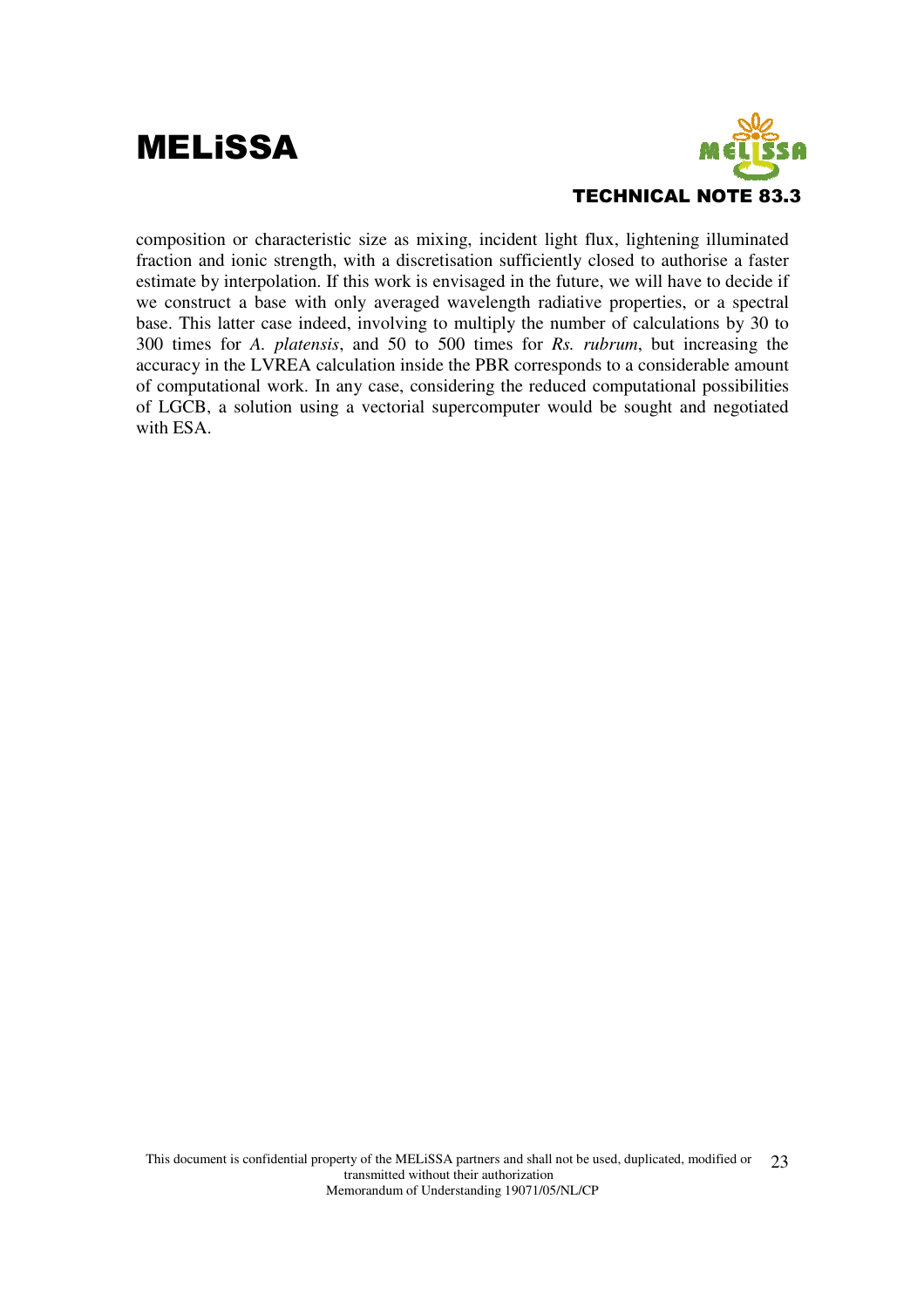

### **NOTATIONS**

#### **Roman Letters**

| Minor semi-axis of the particle (radius for a sphere) [m]              |
|------------------------------------------------------------------------|
| Asphericity ratio [0]                                                  |
| Backward scattered fraction<br>$\vert 0 \vert$                         |
| Mass absorption coefficient (spectral or mean) $[m^2 \text{kg}^{-1}]$  |
| Mass scattering coefficient (spectral or mean) $[m^2 \text{.kg}^{-1}]$ |
| Asymmetry factor [0]                                                   |
| Real part of the refractive index (spectral or mean)<br>[0]            |
| Relative real refractive index [0]                                     |
| Real refractive index for the surrounding medium<br>- 101              |
| Size distribution law [0]                                              |
| Quadrature order [0]                                                   |
| Volume density of particles $[m^{-3}]$                                 |
| Matrix of the phase function for $d-S_N$ method of order N [0]         |
| Hemispherical incident light flux $[W.m^{-2}]$                         |
| Mean correction factor [0]                                             |
| Radius [m]                                                             |
| Mean radius [m]                                                        |
| Size parameter = $2 \pi a n_m / \lambda$ [0]                           |
|                                                                        |

#### **Greek Letters**

| $\alpha_{\lambda}$  | Linear scattering modulus [0]                                     |
|---------------------|-------------------------------------------------------------------|
| $\gamma$            | Lightening illuminated volume fraction inside a PBR [0]           |
| $K_{\lambda}$ , $K$ | Imaginary part of the refractive index (spectral or mean)<br>-101 |
| $\lambda$           | Wavelength [m]                                                    |
| $\sigma$            | Standard deviation for the log-normal law<br>$\lfloor$ m          |
| $\tau_L$            | Optical thickness [0]                                             |
| $\varpi$            | Albedo of single scattering [0]                                   |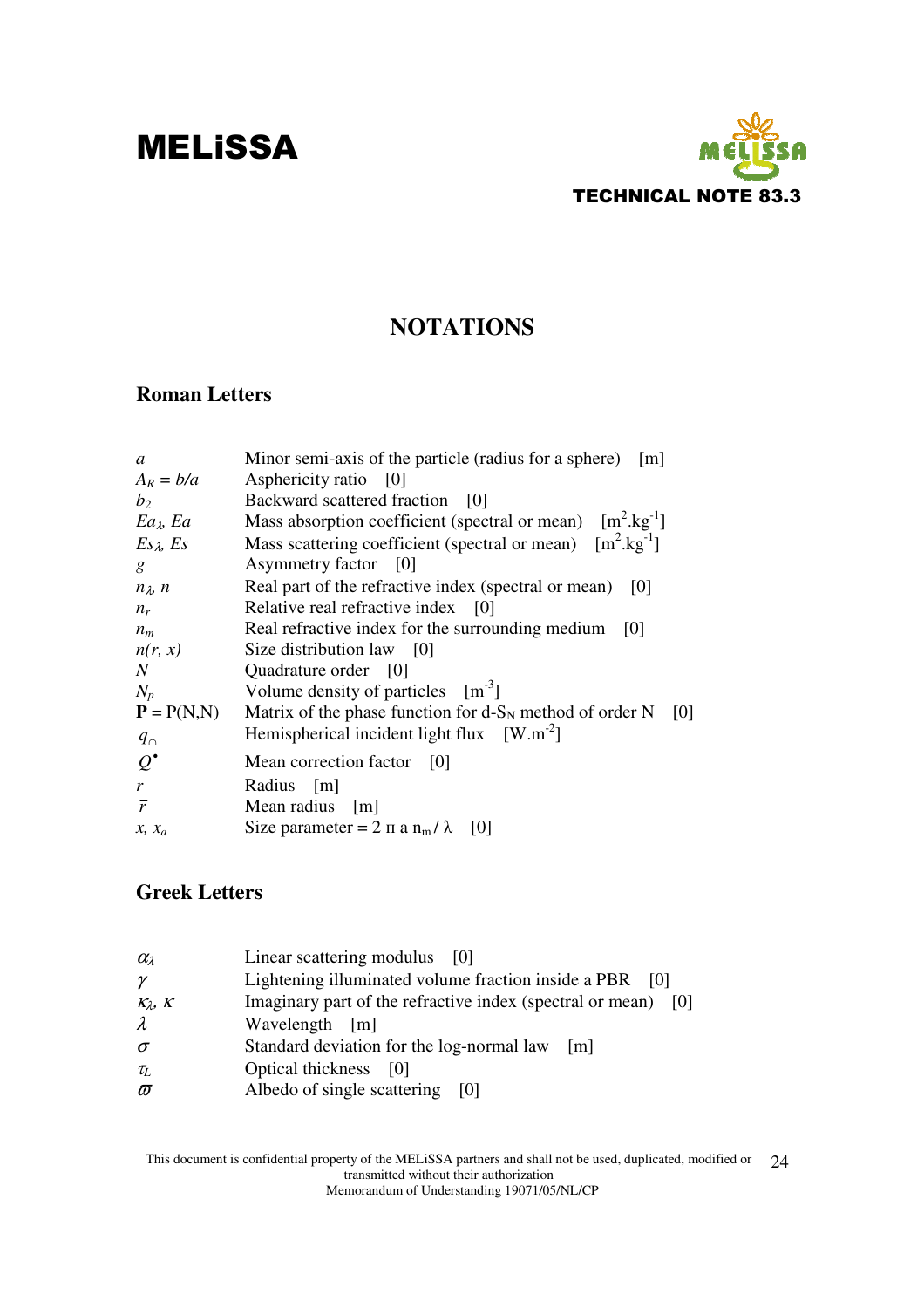

#### Abbreviations

| $d-S_N$      | Differential discrete ordinate method of order N |
|--------------|--------------------------------------------------|
| <b>EPS</b>   | Exopolysaccharide                                |
| <b>LVREA</b> | Local volumetric rate of radiant energy absorbed |
| <b>MOPS</b>  | 3-(N-Morpholino)-propanesulfonic acid            |
| <b>PAR</b>   | Photosynthetically active radiation              |
| <b>PBR</b>   | Photobioreactor                                  |
| <b>PHB</b>   | Polyhydroxybutyrate                              |
| PS II        | Photosystem II                                   |
| <b>RTE</b>   | Radiative transfer equation                      |
|              |                                                  |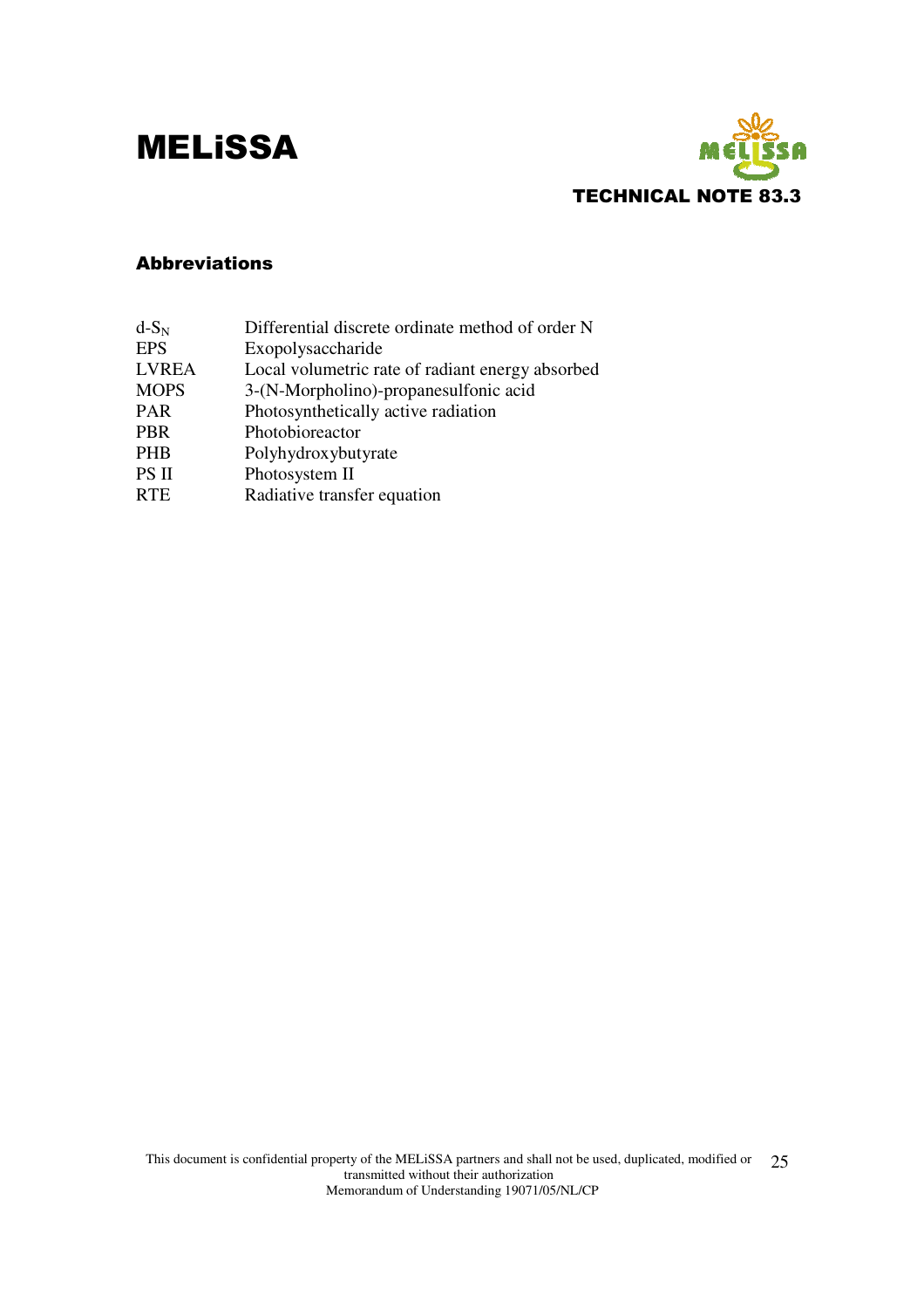

#### **REFERENCES**

**BIDIGARE R. R., ONDRUSEK M. E., MORROW J. H., KIEFER D. A. 1990**. *In vivo* absorption properties of algal pigments. *SPIE Ocean Optics X*., **1302:** 290-302.

**COGNE G., GROS J.-B., DUSSAP C. G. 2003**. Identification of a metabolic network structure representative of *Arthrospira platensis* metabolism. *Biotechnol. Bioeng*., **84**: 667-676.

**CORNET J.-F. 1992**. Etude cinétique et énergétique d'un photobioréacteur : établissement d'un modèle structuré; applications à un écosystème clos artificiel. PhD Thesis, Université de Paris XI – Orsay. N° 1989.

**CORNET J.-F. 2007**. Procédés limités par le transfert de rayonnement en milieu hétérogène – Etude des couplages cinétiques et énergétiques dans les photobioréacteurs par une approche thermodynamique. Mémoire soutenu en vue de l'Habilitation à Diriger les Recherches. Université Blaise Pascal – Clermont-Ferrand II (to be published).

**CORNET J.-F., FAVIER L., DUSSAP C. G. 2003**. Modelling stability of photoheterotrophic continuous cultures in photobioreactors*. Biotechnol. Prog*., **19**: 1216- 1227.

**CORNET J.-F., FAVIER-TEODORESCU L., DUSSAP C. G. 2005**. Modelling of *Rhodospirillum rubrum* growth in cylindrical photobioreactor – Stability analysis of continuous cultures and operating domain definition. Technical Note 55.1. ESA contract MOU TOS-MCT/2002/316/In/CL.012.

**CORNET J.-F., DEREMETZ J., DUSSAP C.G. 2006**. Upgrading the radiant light transfer modelling in rectangular or cylindrical photobioreactors – Theoretical aspects. Technical Note 83.2. ESA contract RFQ/3-11269/05/NL/CP.

**FAVIER-TEODORESCU L. 2004**. Etude cinétique et stoechiométrique de la croissance de *Rhodospirillum rubrum* en photobioreacteur. PhD Thesis, Université Blaise Pascal – Clermont-Ferrand II. N° DU 1538, N° d'ordre 411.

**FAVIER-TEODORESCU L., CORNET J.-F., DUSSAP C.G. 2003**. Kinetic and stoichiometric analysis of *Rhodospirillum rubrum* growth in cylindrical photobioreactor at constant incident light flux – experimental aspects and preliminary modelling. Technical Note 49.2. ESA contract 12924/98/NL/MV.